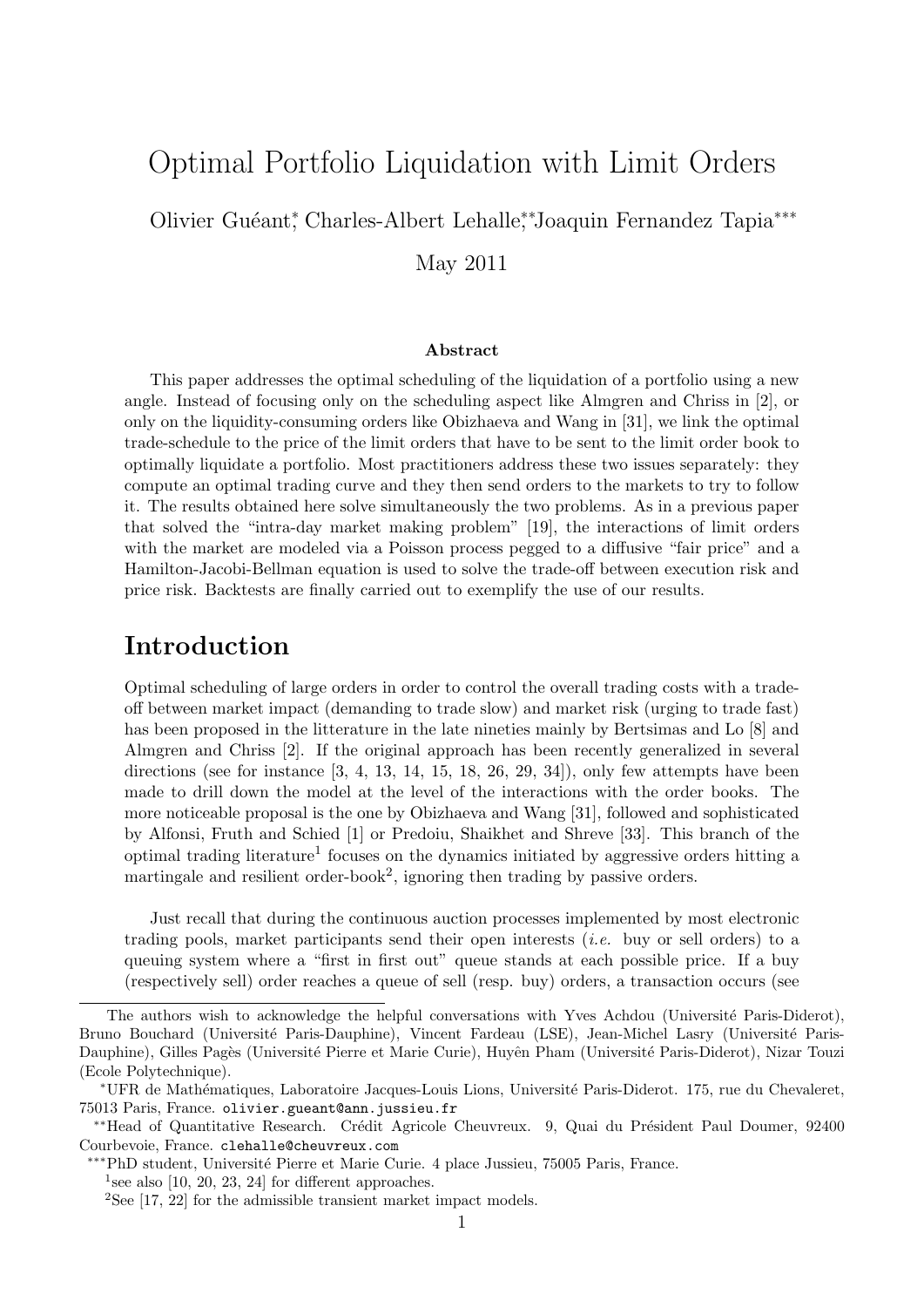for instance [28] for more explanations and modelings). Orders generating trades are said to be aggressive or liquidity-consuming ones; orders filling queues are said to be passive or liquidity-providing ones. In practice, most trading algorithms are as passive as possible (a typical balance for a scheduling algorithm is around 60% of passively obtained trades – see [27]).

The economic literature first explored and studied these interactions between orders sent to a continuous auction system by different actors from a global efficiency viewpoint<sup>3</sup>.

With the fragmentation of equity markets in the US and in Europe, the issue of linking optimal posting prices to the optimal liquidation of a portfolio is more and more important. A trading algorithm has to find an optimal scheduling or rhythm for its trading, but also to choose a sequel of prices and quantities of orders to send to the markets to follow this optimal rhythm as much as possible.

This paper answers this "optimal scheduling and posting" problem as a whole. Indeed, and in contrast with most of the preceding literature<sup>4</sup>, we propose a new approach which is liquidity-providing oriented: liquidation strategies involve limit orders and not only market orders. As a consequence, the classical trade-off of the literature between market impact, or execution costs, and price risk disappears in our setting since no execution cost is incurred. However, since the broker does not know when his orders are going to be executed – if at all –, a new risk is borne: (non-)execution risk. If a limit ask order is inserted in the order book, probability of execution and eventually time of execution will depend on the price of the order.

In our framework, the flow of trades "hitting" a passive order at a distance  $\delta$  from the "fair price" *S<sup>t</sup>* (modeled by a Brownian Motion) follows an adapted Poisson process of intensity *A* exp(*−kδ*). It means that the further away from the "fair price" an order is posted, the less transactions it will obtain. If the limit order price is far above the best ask price, the trading gain may be high but execution is not guaranteed and the broker is exposed to the risk of a price decrease. On the contrary, if the limit order price is near the best ask price, or even reduces the market bid-ask spread, gains will be small but the probability of execution will be higher, resulting in faster trading and less price risk.

Our modeling paradigm for optimal liquidation is in fact rooted to recent works in other areas of algorithmic trading. Market making models developed by Ho and Stoll [21] or more recently by Avellaneda and Stoikov [5] for "high frequency market making in an order-book" are instances of the use of limit orders in the financial literature. Our approach is more precisely inspired from the resolution of the "market making" problem in a companion paper [19].

The main limitations of our models are twofold. First, our framework deals with one trading venue only. Hence we do not model a "smart order routing" (SOR) mechanism but it can be seen as the consolidation of all available trading venues, without taking directly into account the potential specificity of each of them<sup>5</sup>.

Second, market impact is not modeled in our framework, be it permanent or transient. In previous works on optimal trade scheduling, market impact was typically rendered by an explicit model because trading was done with liquidity-consuming orders. The same kind of assumptions could have been made on executed orders but, the introduction of limit orders in the literature on optimal trading being quite recent, there is still no model for the market impact of liquidity-providing orders.

 $3$ see [16] for a study of the effect of "smart order routing" on competitive trading venues, or [9] for a study of the efficiency of order matching mechanisms.

<sup>&</sup>lt;sup>4</sup>Kratz and Schöneborn [25] proposed an approach with both market orders and access to dark pools.

<sup>5</sup>The actual models studying the SOR problem across several venues are more focused on routing across Dark Pools specifically (see [30] for a statistical approach or [32] for a probabilistic one).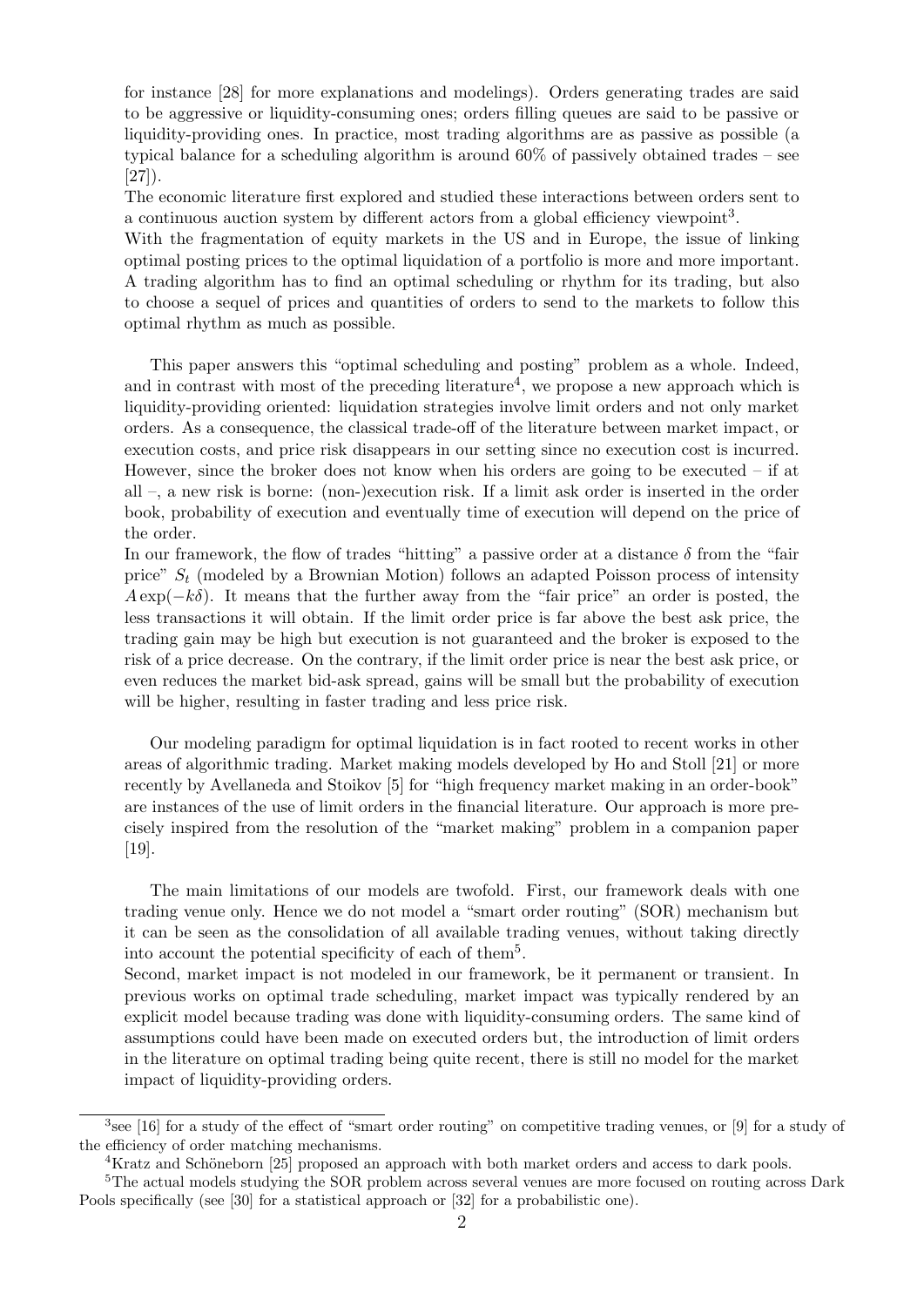To the authors' knowledge, it is indeed the first proposal to drill down to passive orders modeling to solve the optimal trade scheduling for large orders<sup>6</sup>. It is organized as follows: in the first part, we present the setting of the model and the main hypotheses on execution. The second part is devoted to the resolution of the partial differential equations arising from the control problem. Part 3, deals with three special cases, namely the time-asymptotic case, the "no-volatility" benchmark and a limiting case in which the trader has a large incentive to liquidate before the end. These special cases provide closed-form formulae allowing us to better understand the forces at stake. Then, in part 4, we carry out comparative statics and discuss the way optimal strategies depend on the model parameters. Finally, in part 5, we show how our approach can be used in practice for optimal liquidation.

## **1 Setup of the model**

We consider a trader who has to liquidate a portfolio containing a large quantity  $q_0$  of a given stock. We suppose that the reference price of the stock (that can be considered the mid-price or the best bid quote for example) moves as a brownian motion with a drift:

$$
dS_t = \mu dt + \sigma dW_t
$$

The trader under consideration will continuously propose an ask quote denoted  $S_t^a = S_t + \delta_t^a$ and will hence sell shares according to the rate of arrival of aggressive orders at the prices he quotes.

His inventory *q*, that is the quantity he holds, is given by  $q_t = q_0 - N_t^a$  where  $N^a$  is the jump process giving the number of shares he sold<sup>7</sup>. This jump process is supposed to be a Poisson process and to simplify the exposition we consider that jumps are of unitary size<sup>8</sup>. Arrival rates obviously depend on the price  $S_t^a$  quoted by the trader and we assume, in accordance with most datasets, that intensity  $\lambda^a$  associated to  $N^a$  is of the following form:

$$
\lambda^a(\delta^a)=A\exp(-k\delta^a)=A\exp(-k(s^a-s))
$$

This means that the cheaper the order price, the faster it will be executed.

As a consequence of his trades, the trader has an amount of cash whose dynamics is given by:

$$
dX_t = (S_t + \delta_t^a)dN_t^a
$$

The trader has a time horizon *T* to liquidate the portfolio and his goal is to optimize the expected utility of his P&L at time *T*. We will focus on CARA utility functions and we suppose that the trader optimizes:

$$
\sup_{(\delta_t^a)_t \in \mathcal{A}} \mathbb{E}\left[-\exp\left(-\gamma X_T + q_T(S_T - b)\right)\right]
$$

<sup>&</sup>lt;sup>6</sup>It recently came to our knowledge that a similar approach for liquidation with limit orders is being developed independently by E. Bayraktar and M. Ludkovski [7]. Their approach uses the same framework as ours to describe the price process and the execution mechanism. However, they only consider risk-neutral traders and consequently they do not take account of risk, be it price risk, or execution risk.

<sup>7</sup>Once the whole portfolio is liquidated, we assume that the trader remains inactive.

<sup>&</sup>lt;sup>8</sup>It is important to notice that 1 share may be understood as 1 bunch of shares, each bunch being of the same size, typically the average trade size (hereafter ATS) or a fraction of it. If one wants to replace orders of size 1 by orders of size  $\delta q$  in the model, this can be done easily. However, the framework of the model imposes to trade with orders of constant size, an hypothesis that is an approximation of reality since orders may in practice be partially filled.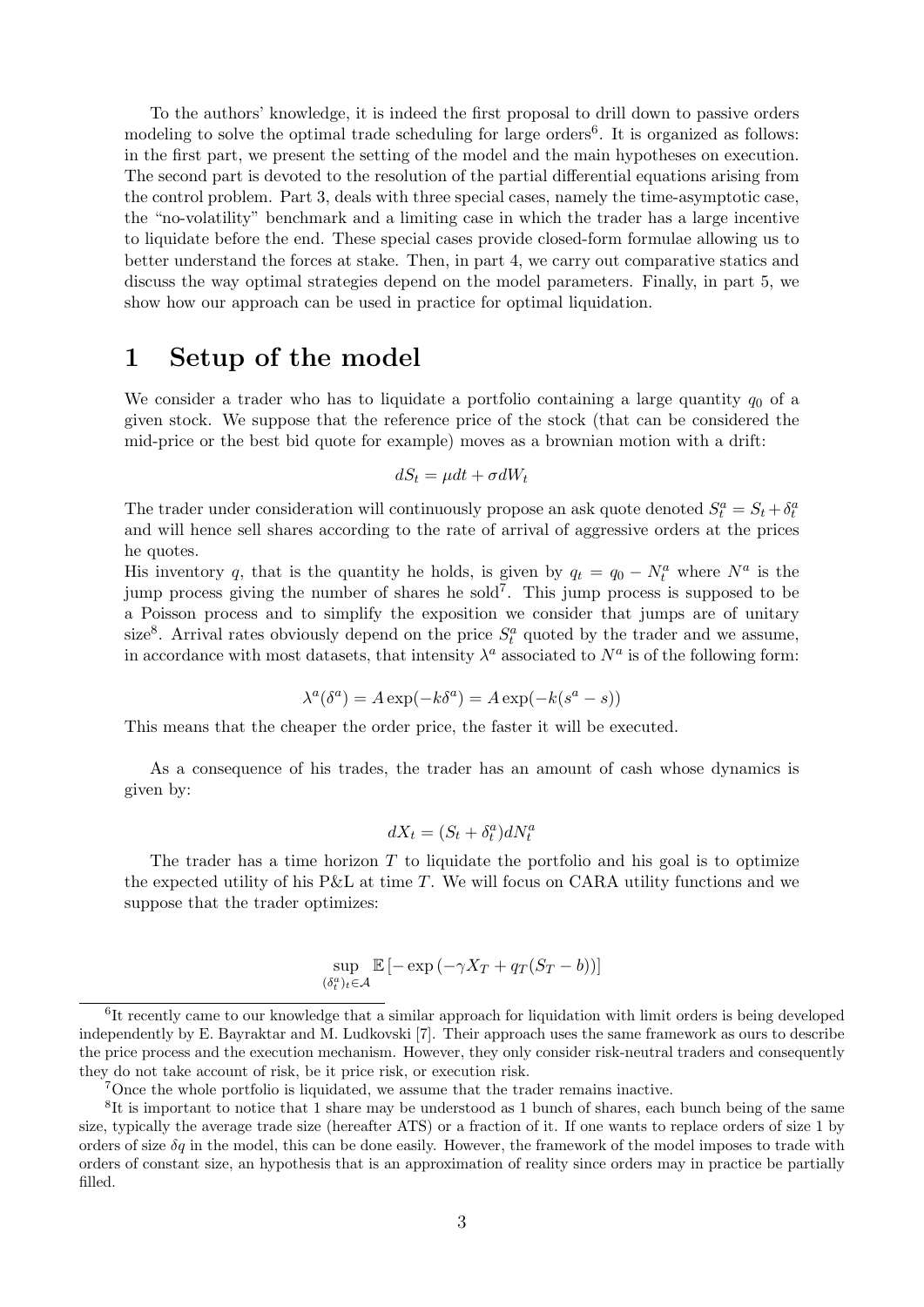where *A* is the set of predictable processes on [0,T], bounded from below, where  $\gamma$  is the absolute risk aversion characterizing the trader, where  $X_T$  is the amount of cash at time  $T$ , where  $q<sub>T</sub>$  is the remaining quantity of shares in the inventory at time  $T$  and where  $b$  is a cost one has to incur to liquidate the eventual remaining quantity.

## **2 Resolution**

### **2.1 Hamilton-Jacobi-Bellman equation**

The optimization problem set up in the preceding section can be solved using classical Bellman tools. To this purpose, we introduce the Hamilton-Jacobi-Bellman equation associated to the optimization problem:

(HJB) 
$$
\partial_t u(t, x, q, s) + \mu \partial_s u(t, x, q, s) + \frac{1}{2} \sigma^2 \partial_{ss}^2 u(t, x, q, s)
$$

$$
+ \sup_{\delta^a} \lambda^a (\delta^a) [u(t, x + s + \delta^a, q - 1, s) - u(t, x, q, s)] = 0
$$

with the final condition:

$$
u(T, x, q, s) = -\exp\left(-\gamma(x + q(s - b))\right)
$$

and the boundary condition:

$$
u(t, x, 0, s) = -\exp(-\gamma x)
$$

To solve the Hamilton-Jacobi-Belmann equation, we will use a change of variables that transforms the PDEs in a system of linear ODEs.

**Proposition 1** (A system of linear ODEs). Let's consider a family of functions  $(w_q)_{q \in \mathbb{N}}$ *solution of the linear system of ODEs* (*S*) *that follows:*

$$
\forall q \in \mathbb{N}, \dot{w}_q(t) = (\alpha q^2 - \beta q)w_q(t) - \eta w_{q-1}(t)
$$

*with*  $w_q(T) = e^{-kqb}$  *and*  $w_0 = 1$ *, where*  $\alpha = \frac{k}{2}$  $\frac{k}{2}\gamma\sigma^2$ ,  $\beta = k\mu$  *and*  $\eta = A(1 + \frac{\gamma}{k})^{-(1 + \frac{k}{\gamma})}$ .

Then 
$$
u(t, x, q, s) = -\exp(-\gamma(x+qs))w_q(t)^{-\frac{\gamma}{k}}
$$
 is solution of (HJB).

Now, using this system of ODEs, we can find the optimal quotes through a verification theorem:

**Theorem 1** (Verification theorem and optimal quotes)**.** *Let's consider the solution w of the system* (*S*) *of Proposition 1.*

*Then,*  $u(t, x, q, s) = -\exp(-\gamma(x+qs))w_q(t)^{-\frac{\gamma}{k}}$  *is the value function of the control problem and the optimal ask quote can be expressed as:*

$$
\delta^{a*}(t,q) = \left(\frac{1}{k}\ln\left(\frac{w_q(t)}{w_{q-1}(t)}\right) + \frac{1}{\gamma}\ln\left(1+\frac{\gamma}{k}\right)\right)
$$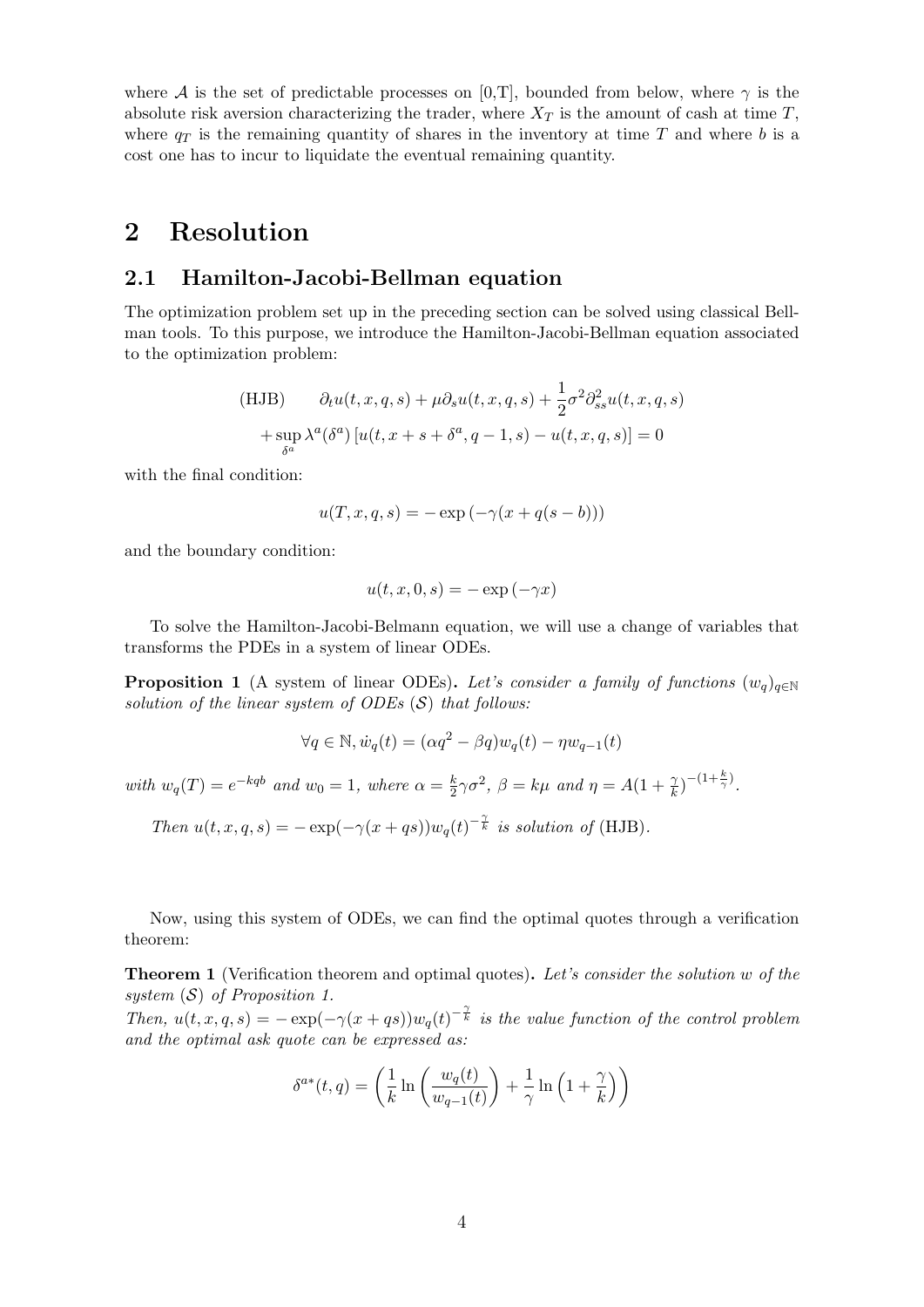### **2.2 Numerical example**

Proposition 1 and Theorem 1 provide a way to solve the Hamilton-Jacobi-Bellman equation and to derive the optimal quotes for a trader willing to liquidate a portfolio. To exemplify these results, considering a very large value<sup>9</sup> for *b*, we compute the optimal quotes when a quantity of shares up to 6 times the ATS has to be sold within 5 minutes (Figure 1).



Figure 1: Optimal strategy  $\delta^{a*}(t,q)$  (in Ticks) for an agent willing to sell a quantity of shares up to 6 times the ATS within 5 minutes ( $\mu = 0$  (Tick.s<sup>-1</sup>),  $\sigma = 0.3$  (Tick.s<sup>-1</sup>),  $A = 0.1$  (s<sup>-1</sup>),  $k = 0.3$  (Tick<sup>-1</sup>) and  $\gamma = 0.05 \, (\text{Tick}^{-1})$ 

We clearly see that the optimal quotes depend on time and inventory in a monotonic way. Indeed, a trader with a lot of shares to get rid of wants to trade fast and will therefore propose a low price. On the contrary a trader with only a few shares in his portfolio may be willing to benefit from a trading opportunity and will send an order with a higher price because the risk he bears allows him to trade more slowly.

Now, coming to the time-dependence of the quotes, a trader with a given number of shares will, *ceteris paribus*, lower his quotes as the time horizon gets closer. At the limit when  $t$  is close to the time horizon  $T$ , the optimal quotes tends to very low values as we considered very large *b*. In practice very negative values for the ask quotes have to be understood as market orders on the bid side.

Also, we see that optimal quotes have an asymptotic behavior as time horizon increases. The associated limiting case will be studied in depth in the next section.

Finally, the trading curve associated to the above optimal quotes can be obtained by Monte-Carlo simulations as exemplified on Figure 2.

<sup>&</sup>lt;sup>9</sup>In all computations, we considered very large values for *b* to force the trader to use every endeavor to liquidate the portfolio before time *T*.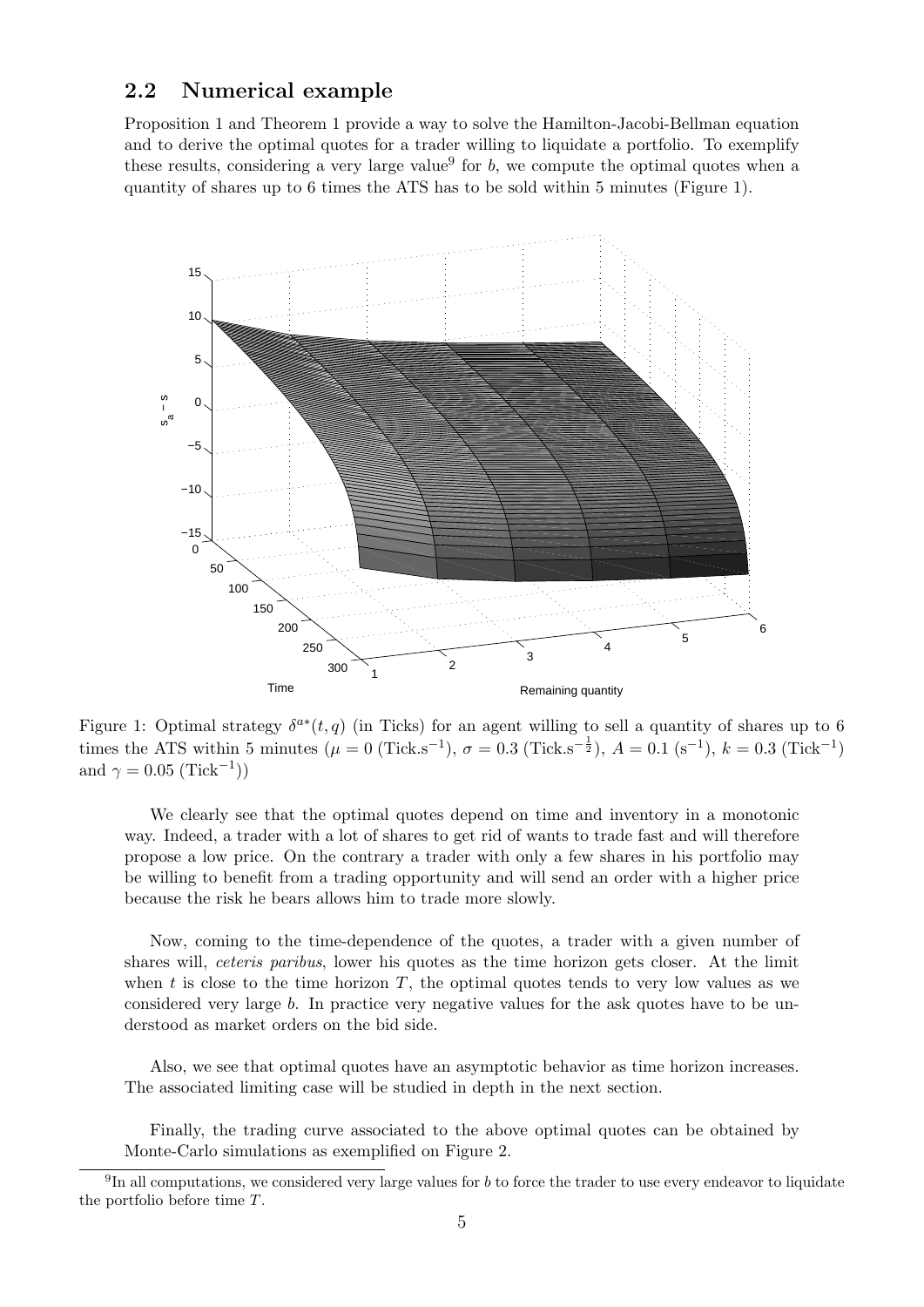

Figure 2: Solid line: Trading curve for an agent willing to sell a quantity of shares equal to 6 times the ATS within 5 minutes  $(\mu = 0 \text{ (Tick.s}^{-1}), \sigma = 0.3 \text{ (Tick.s}^{-\frac{1}{2}}), A = 0.1 \text{ (s}^{-1}), k = 0.3 \text{ (Tick}^{-1})$  and  $\gamma = 0.05 \, (\text{Tick}^{-1})$ ). Dotted line: Trading curve calculated using the Almgren-Chriss framework with the same parameters and the impact function  $f(v) = 20v^{1+\frac{3}{4}}$ .

# **3 Special cases**

The above equations can be solved explicitly for *w* and hence for the optimal quotes using the above verification theorem. However, the resulting closed-form expressions are not really tractable and do not provide any intuition on the behavior of the optimal quotes. Three special cases are now considered for which simpler closed-form formulae can be derived. We start first with the limiting behavior of the quotes, when the time horizon *T* tends to infinity. We then consider a benchmark case in which there is no volatility ( $\sigma = 0$ ) as an approximation for low-volatility cases and we finally consider, by analogy with the classical literature, the behavior of the solution as the liquidation cost *b* increases.

## **3.1** Asymptotic behavior as  $T \rightarrow +\infty$

We have seen on Figure 1 that the optimal quotes seem to exhibit an asymptotic behavior. We are in fact going to prove that  $\delta^{a*}(0, q)$  tends to a limit as the time horizon T tends to infinity.

**Proposition 2** (Asymptotic behavior of the optimal quotes). Let's suppose that  $\frac{\mu}{\gamma \sigma^2} < \frac{1}{2}$  $\frac{1}{2}$ . *Let's consider the solution w of the system* (*S*) *of Proposition 1. Then:*

$$
\lim_{T \to +\infty} w_q(0) = \frac{\eta^q}{q!} \prod_{j=1}^q \frac{1}{\alpha j - \beta}
$$

*The resulting asymptotic behavior for the optimal ask quote of Theorem 1 is:*

$$
\lim_{T \to +\infty} \delta^{a*}(0, q) = \frac{1}{k} \ln \left( \frac{A}{1 + \frac{\gamma}{k}} \frac{1}{\alpha q^2 - \beta q} \right)
$$

<sup>&</sup>lt;sup>10</sup>This condition is the same as  $\alpha > \beta$ .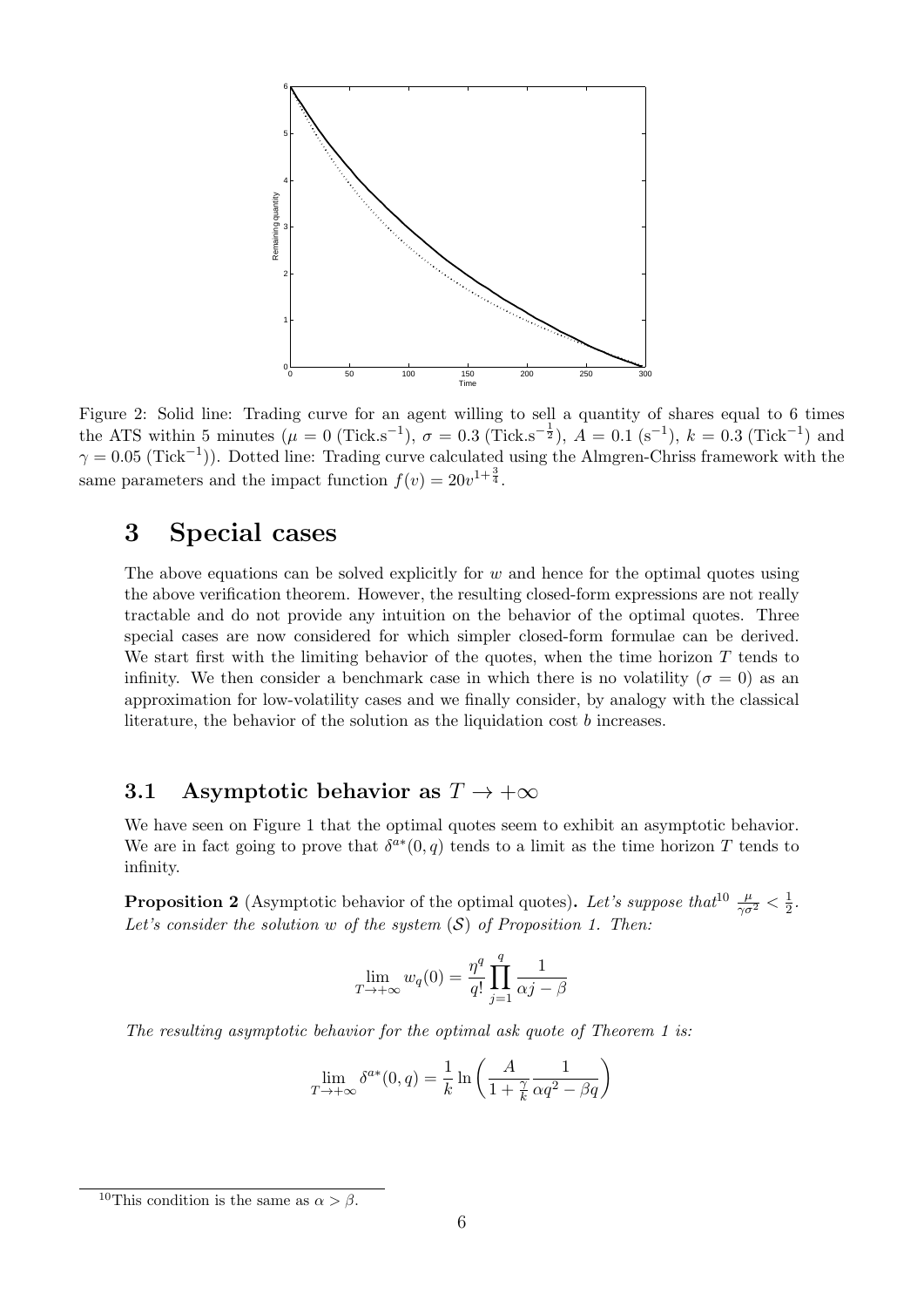### **3.2 The "no-volatility" benchmark**

Though unrealistic, we now concentrate on a benchmark case in which there is no volatility  $(\sigma = 0)$ . In that benchmark case, the trader bears no price risk and the only risk he faces is linked to the non-execution of his orders.

In this framework, we can derive tractable formulae for *w* and for the optimal quotes.

**Proposition 3** (The "no-volatility" benchmark). Assume that  $\sigma = 0$  and that there is no  $drift \ (\mu = 0).$ *Let's define:*

$$
w_q(t) = \sum_{j=0}^{q} \frac{\eta^j}{j!} e^{-kb(q-j)} (T-t)^j
$$

*Then w defines a solution of the system* (*S*) *and the optimal quote is:*

$$
\delta^{a*}(t,q) = \left(\frac{1}{k} \ln \left( \frac{\sum_{j=0}^{q} \frac{\eta^{j}}{j!} e^{-kb(q-j)} (T-t)^{j}}{\sum_{j=0}^{q-1} \frac{\eta^{j}}{j!} e^{-kb(q-1-j)} (T-t)^{j}} \right) + \frac{1}{\gamma} \ln \left( 1 + \frac{\gamma}{k} \right) \right)
$$

It is noteworthy that, in the  $b = 0$  case corresponding to a questionable absence of liquidation cost, we can find the results of [7] as a special case of ours when  $\gamma$  tends to 0.

### **3.3** Limiting behavior as  $b \rightarrow +\infty$

Let us now consider the limiting case  $b \to +\infty$ . Sending *b* to infinity corresponds to a situation in which more and more incentives are given to the trader for complete liquidation before time *T*. If we look at the Almgren-Chriss-like literature on optimal execution, the authors are often assuming that  $q_T = 0^{11}$ . Hence, if one writes the value functions associated to most liquidity-consuming optimal strategies, it turns out that they are equal to *−∞* at the horizon time *T* except when the inventory is equal to nought (hence  $b = +\infty$ , in this paper). However, here, due to the uncertainty on execution, we cannot write a well-defined control problem when *b* is equal to  $+\infty$ . Rather, we are interested in the limiting behavior when  $b \to +\infty$  and the limit we obtain provide approximations for when the incentive to liquidate before time *T* is large.

By analogy with the initial literature on optimal liquidation [2], we can also have some limiting results on the so-called trading curve.

Hereafter we denote  $w_{b,q}(t)$  the solution of the system  $(S)$  for a given liquidation cost *b*,  $\delta_b^{a*}(t, q)$  the associated optimal quote and  $q_{b,t}$  the resulting process modeling the number of stocks in the portfolio.

**Proposition 4** (Form of the solutions and trading intensity). The limiting solution  $\lim_{b\to+\infty} w_{b,q}(t)$ *is of the form*  $A^q v_q(t)$  *where v does not depend on A*.

*The limit of the trading intensity*  $\lim_{b\to+\infty} Ae^{-k\delta_b^{a*}}$  *does not depend on A*. *If we define the trading curve as the average*<sup>12</sup> *evolution of the inventory, i.e.*  $V_b(t) := \mathbb{E}[q_{b,t}]$ , *then the limit of the trading curve*  $V(t) = \lim_{b \to +\infty} V_b(t)$  *does not depend on A*.

More results can be obtained in the no-volatility case:

**Proposition 5** (The "no-volatility" benchmark,  $b \rightarrow +\infty$ ). Assume that  $\sigma = 0$  and consider *first the no-drift case*  $(\mu = 0)$ .

$$
\lim_{b \to +\infty} w_{b,q}(t) = \frac{\eta^q}{q!} (T - t)^q
$$

 $11$ The authors most often consider target problems in which the target can always be attained.

<sup>&</sup>lt;sup>12</sup>In our case indeed, since the execution process is not deterministic, the trading curve associated to the optimal strategy can only be defined on average.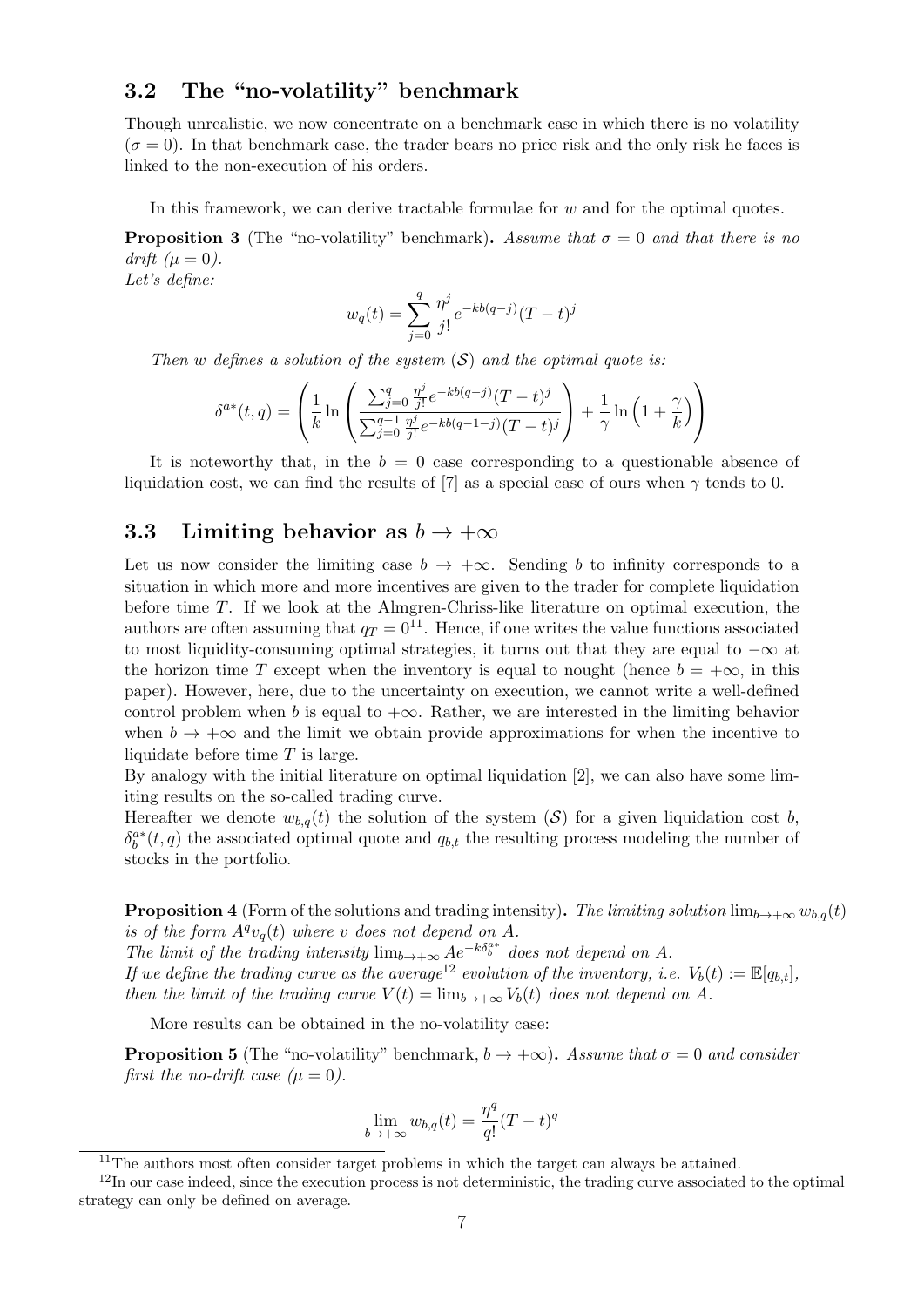*The limit of the optimal quote is given by:*

$$
\lim_{b \to +\infty} \delta_b^{a*}(t, q) = \left(\frac{1}{k} \ln \left(\frac{\eta}{q}(T-t)\right) + \frac{1}{\gamma} \ln \left(1 + \frac{\gamma}{k}\right)\right)
$$

*that can also be written:*

$$
\lim_{b \to +\infty} \delta_b^{a*}(t, q) = \frac{1}{k} \ln \left( \frac{A}{1 + \frac{\gamma}{k}} \frac{1}{q} (T - t) \right)
$$

*The limit of the associated trading curve is*  $V(t) = q_0 \left(1 - \frac{t}{T}\right)$  $(\frac{t}{T})^{1+\frac{\gamma}{k}}$ .

*If*  $\mu \neq 0$ *, similar results can be obtained:* 

$$
\lim_{b \to +\infty} w_{b,q}(t) = \frac{\eta^q}{q!} \left( \frac{e^{\beta(T-t)} - 1}{\beta} \right)^q
$$

*The limit of the optimal quote is:*

$$
\lim_{b \to +\infty} \delta_b^{a*}(t, q) = \left(\frac{1}{k} \ln \left(\frac{\eta}{q} \frac{e^{\beta(T-t)} - 1}{\beta}\right) + \frac{1}{\gamma} \ln \left(1 + \frac{\gamma}{k}\right)\right)
$$

*that can also be written:*

$$
\lim_{b \to +\infty} \delta_b^{a*}(t, q) = \frac{1}{k} \ln \left( \frac{A}{1 + \frac{\gamma}{k}} \frac{1}{q} \frac{e^{\beta(T-t)} - 1}{\beta} \right)
$$

*The limit of the associated trading curve is*  $V(t) = q_0 \left( \frac{1 - e^{-\beta(T-t)}}{1 - e^{-\beta T}} \right)^{1 + \frac{\gamma}{k}}$ .

# **4 Comparative statics**

### **4.1 Intuition from the above cases**

Before going to comparative statics numerically, we focus on the particular cases for which tractable closed form formulae have just been derived. These closed-form formulae provide an approximation for the optimal quotes and trading curves respectively when *t* is far from *T*, when volatility is small or when liquidation cost is large. Hence, we can start to discuss the role played by the different parameters in these contexts.

Focusing first on the optimal quotes, we see both in the asymptotic case and in the "novolatility" benchmark case (when  $b \to \infty$ ) that, quite naturally, the optimal ask quote is an increasing function of *A*. When trading intensity is high, many trades occur and a limit order inserted far above the reference price has indeed a large probability to be executed. Risk aversion also plays an important role. Both in the asymptotic case and in the "novolatility" benchmark case (also this last one misses part of the picture, ignoring price risk), a very risk-adverse agent will indeed be willing to reduce execution risk and will submit orders at low price.

Now, as far as *k* is concerned, the dependence of the optimal quote on *k* is ambiguous because the interpretation of *k* depends on the optimal quote itself. An increase in *k* corresponds indeed to a decrease in the probability to be executed for prices above the reference price. However, due to the exponential form for execution intensity, the exact opposite is true for quotes below reference price, an increase in *k* implying an increase in the probability to be executed for quotes below reference price.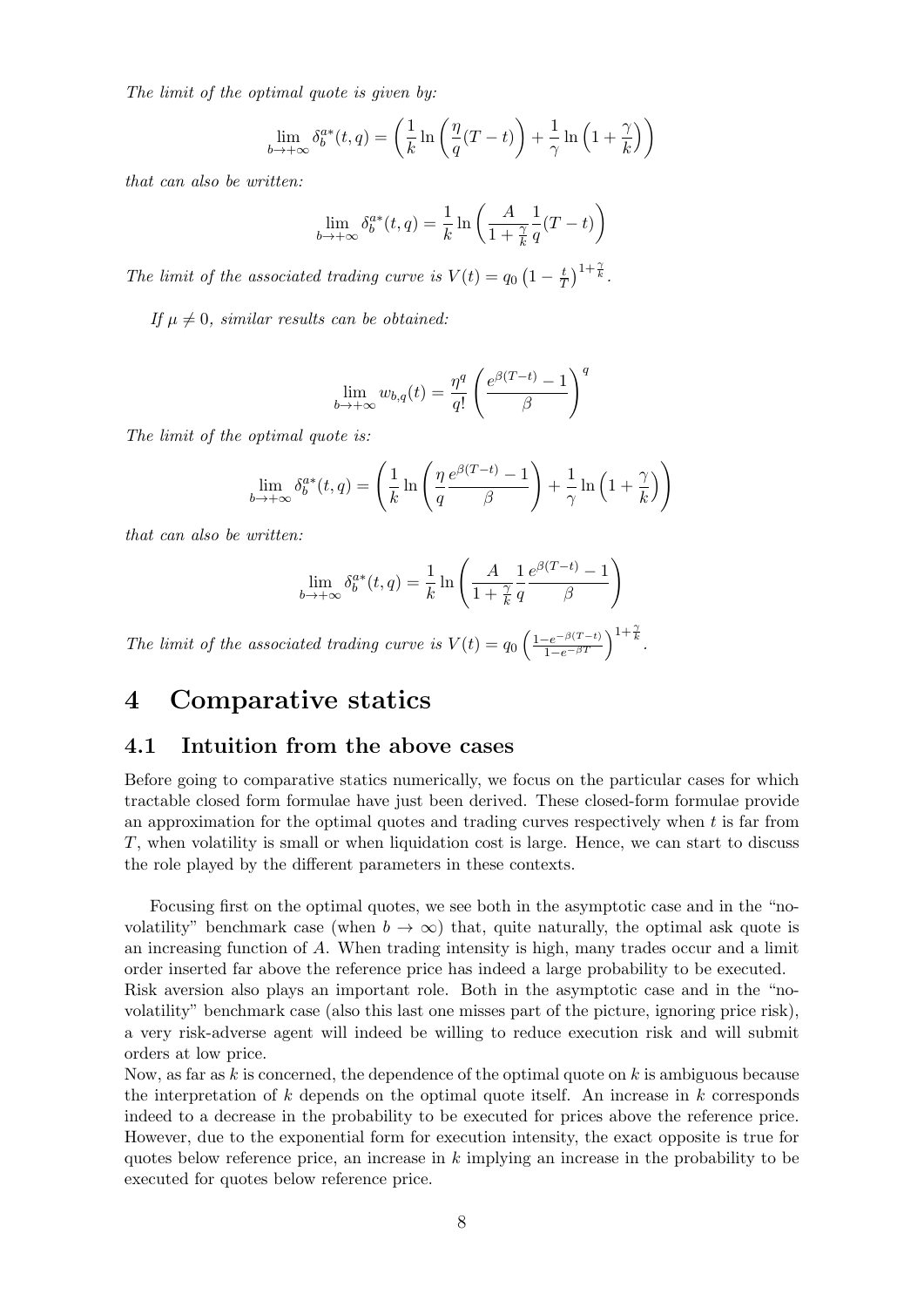Now, turning to the trading curve in the "no-volatility" benchmark case when  $b \to \infty$ , we see that the agent trades fast when risk aversion  $\gamma$  is large or when k is small. This is clearly instanced by Figure 3.



Figure 3: Trading curves of an agent willing to sell 6 times the ATS for different sets of parameters (in the no-drift case). Dots: risk neutral case  $\gamma = 0$ . Dotted line:  $k = 0.3$  (Tick<sup>-1</sup>),  $\gamma = 0.05$  (Tick<sup>-1</sup>). Solid line:  $k = 0.2$  (Tick<sup>-1</sup>),  $\gamma = 0.1$  (Tick<sup>-1</sup>)

Also, the agent trades faster when the price is expected to decrease to avoid selling at low price. This is clearly instanced by Figure 4.



Figure 4: Trading curves of an agent willing to sell 6 times the ATS for different values of the drift.  $\mu = 1/150$  (Tick*s*<sup>-1</sup>) (dots),  $\mu = 0$  (Tick*s*<sup>-1</sup>) (dotted line),  $\mu = -1/150$  (Tick*s*<sup>-1</sup>) (solid line)  $k =$  $0.2 \text{ (Tick}^{-1}), \gamma = 0.1 \text{ (Tick}^{-1})$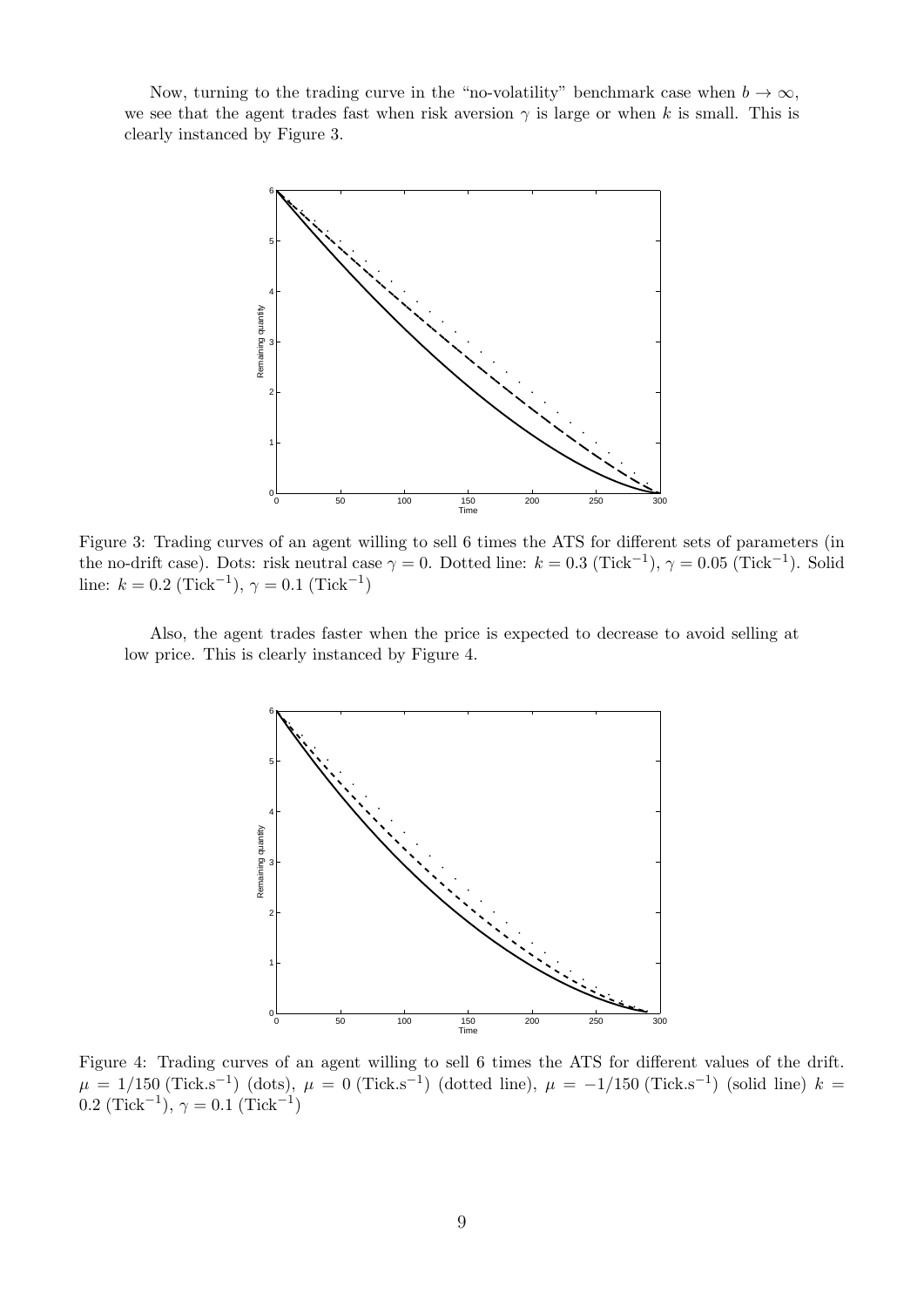### **4.2 General case**

Now, let's turn to the general case to take account of volatility and thus of the price risk dimension of the problem.

As far as the drift is concerned, quotes are naturally increasing with  $\mu$ . If indeed the trader expects the price to move down, he is going to send orders at low prices to be executed fast and thus reduce the risk to suffer from the decrease in price. This is well exemplified in Figure 5.



Figure 5: Dependence on  $\mu$  of  $\delta^{a*}$  for an agent willing to sell a quantity of shares up to 6 times the ATS in the next 5 minutes.  $(\mu = -1/150 \text{ (Tick.s}^{-1}) \text{ (dots)}, \mu = 0 \text{ (Tick.s}^{-1}) \text{ (dotted line)}, \mu = 1/150 \text{ (Tick.s}^{-1})$ (solid line),  $\sigma = 0.3$  (Tick.s<sup>-1</sup>),  $A = 0.1$  (s<sup>-1</sup>),  $k = 0.3$  (Tick<sup>-1</sup>) and  $\gamma = 0.05$  (Tick<sup>-1</sup>))

Now, coming to volatility, the optimal quotes depend on  $\sigma$  in a monotonic way. If there is an increase in volatility, the price risk increases. In order to reduce this additional price risk the trader will send orders at cheaper price. This is what we observe numerically on Figure 6.



Figure 6: Dependence on  $\sigma$  of  $\delta^{a*}$  for an agent willing to sell a quantity of shares up to 6 times the ATS in the next 5 minutes.  $(\mu = 0 \text{ (Tick.s}^{-1}), \sigma = 0 \text{ (Tick.s}^{-\frac{1}{2}}) \text{ (dots)}, \sigma = 0.3 \text{ (Tick.s}^{-\frac{1}{2}}) \text{ (solid line)},$  $\sigma = 0.6$  (Tick.s<sup>-1</sup>/<sub>2</sub>)</sup> (dotted line),  $A = 0.1$  (s<sup>-1</sup>),  $k = 0.3$  (Tick<sup>-1</sup>) and  $\gamma = 0.05$  (Tick<sup>-1</sup>))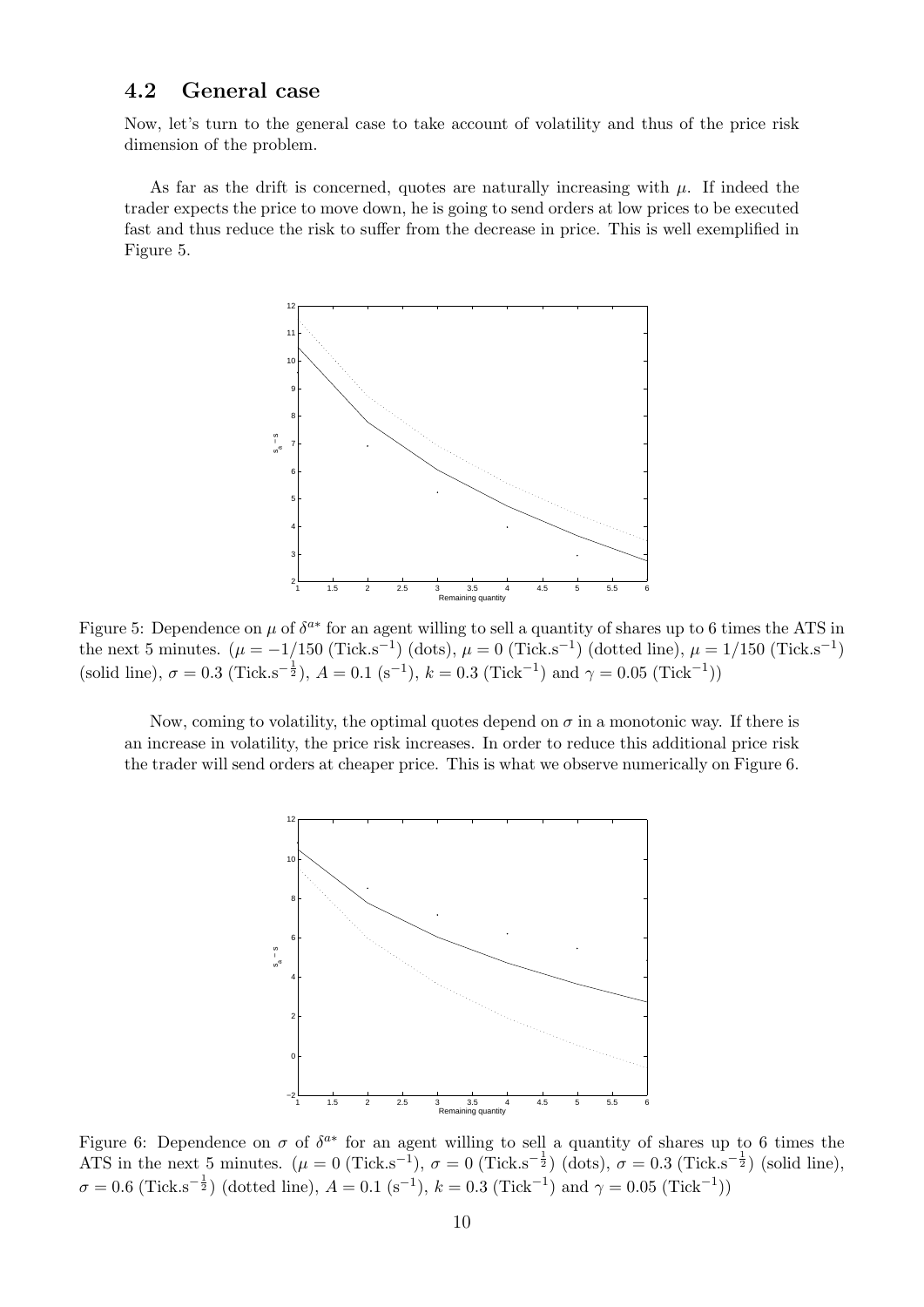Now, coming to *A*, we observe numerically that the optimal quote is an increasing function of *A* (see Figure 7).



Figure 7: Dependence on A of  $\delta^{a*}$  for an agent willing to sell a quantity of shares up to 6 times the ATS in the next 5 minutes.  $(\mu = 0 \text{ (Tick.s}^{-1}), \sigma = 0.3 \text{ (Tick.s}^{-\frac{1}{2}}), A = 0.05 \text{ (s}^{-1}) \text{ (dots)}, A = 0.10 \text{ (s}^{-1})$ (solid line),  $A = 0.15$  (s<sup>-1</sup>)</sub> (dotted line),  $k = 0.3$  (Tick<sup>-1</sup>) and  $\gamma = 0.05$  (Tick<sup>-1</sup>))

Then as far as the dependence of the optimal quotes on *k* is concerned, the above discussion on the interpretation of *k* is still valid. Since high volatility may more often induce optimal quotes below the reference price, the dependence on *k* is not the same at all times and for all values of the inventory (Figure 8 and Figure 9).



Figure 8: Dependence on  $k$  of  $\delta^{a*}$  for an agent willing to sell a quantity of shares up to 6 times the ATS in the next 5 minutes.  $(\mu = 0 \text{ (Tick.s}^{-1}), \sigma = 0.3 \text{ (Tick.s}^{-\frac{1}{2}}), A = 0.10 \text{ (s}^{-1}), k = 0.2 \text{ (Tick}^{-1}) \text{ (dots)},$  $k = 0.3$  (Tick<sup>-1</sup>) (solid line),  $k = 0.4$  (Tick<sup>-1</sup>) (dotted line) and  $\gamma = 0.05$  (Tick<sup>-1</sup>))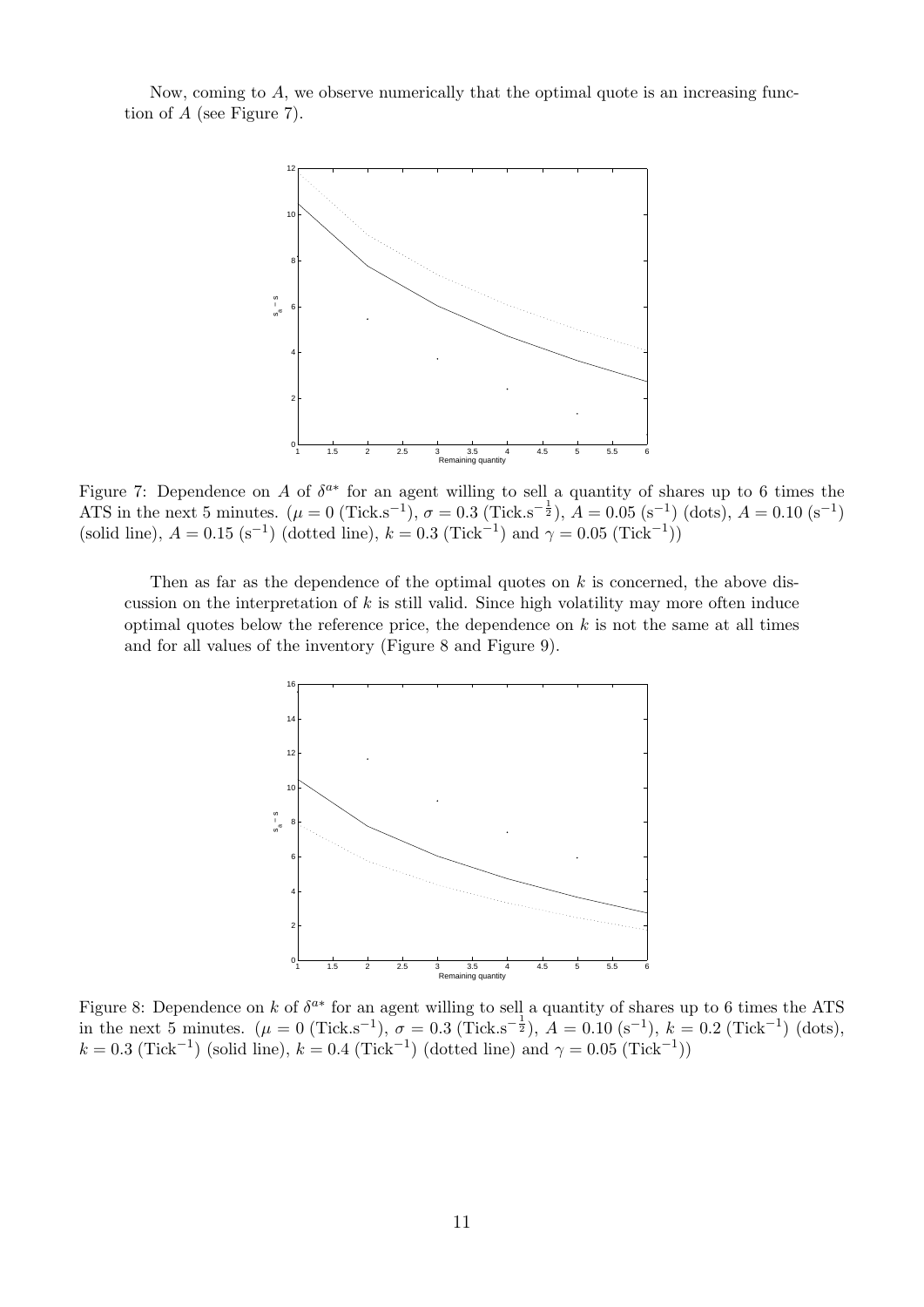

Figure 9: Dependence on  $k$  of  $\delta^{a*}$  for an agent willing to sell a quantity of shares up to 6 times the ATS in the next 5 minutes.  $(\mu = 0 \text{ (Tick.s}^{-1}), \sigma = 3 \text{ (Tick.s}^{-\frac{1}{2}}), A = 0.10 \text{ (s}^{-1}), k = 0.2 \text{ (Tick}^{-1}) \text{ (dots)},$  $k = 0.3$  (Tick<sup>-1</sup>) (solid line),  $k = 0.4$  (Tick<sup>-1</sup>) (dotted line) and  $\gamma = 0.05$  (Tick<sup>-1</sup>))

Finally, turning to the risk aversion  $\gamma$ , two effects are at stake that go in the same direction. The risk aversion is indeed common for both price risk and execution risk. Hence if risk aversion increases, the trader will try to reduce both price risk and execution risk, thus selling at cheaper price. We indeed see on Figure 10 that optimal quotes are decreasing in *γ*.



Figure 10: Dependence on  $\gamma$  of  $\delta^{a*}$  for an agent willing to sell a quantity of shares up to 6 times the ATS in the next 5 minutes.  $(\mu = 0 \text{ (Tick.s}^{-1}), \sigma = 0.3 \text{ (Tick.s}^{-\frac{1}{2}}), A = 0.10 \text{ (s}^{-1}), k = 0.3 \text{ (Tick}^{-1})$  and  $\gamma = 0.01 \text{ (Tick}^{-1}) \text{ (dots)}, \ \gamma = 0.05 \text{ (Tick}^{-1}) \text{ (solid line)}, \ \gamma = 0.1 \text{ (Tick}^{-1}) \text{ (dotted line)}$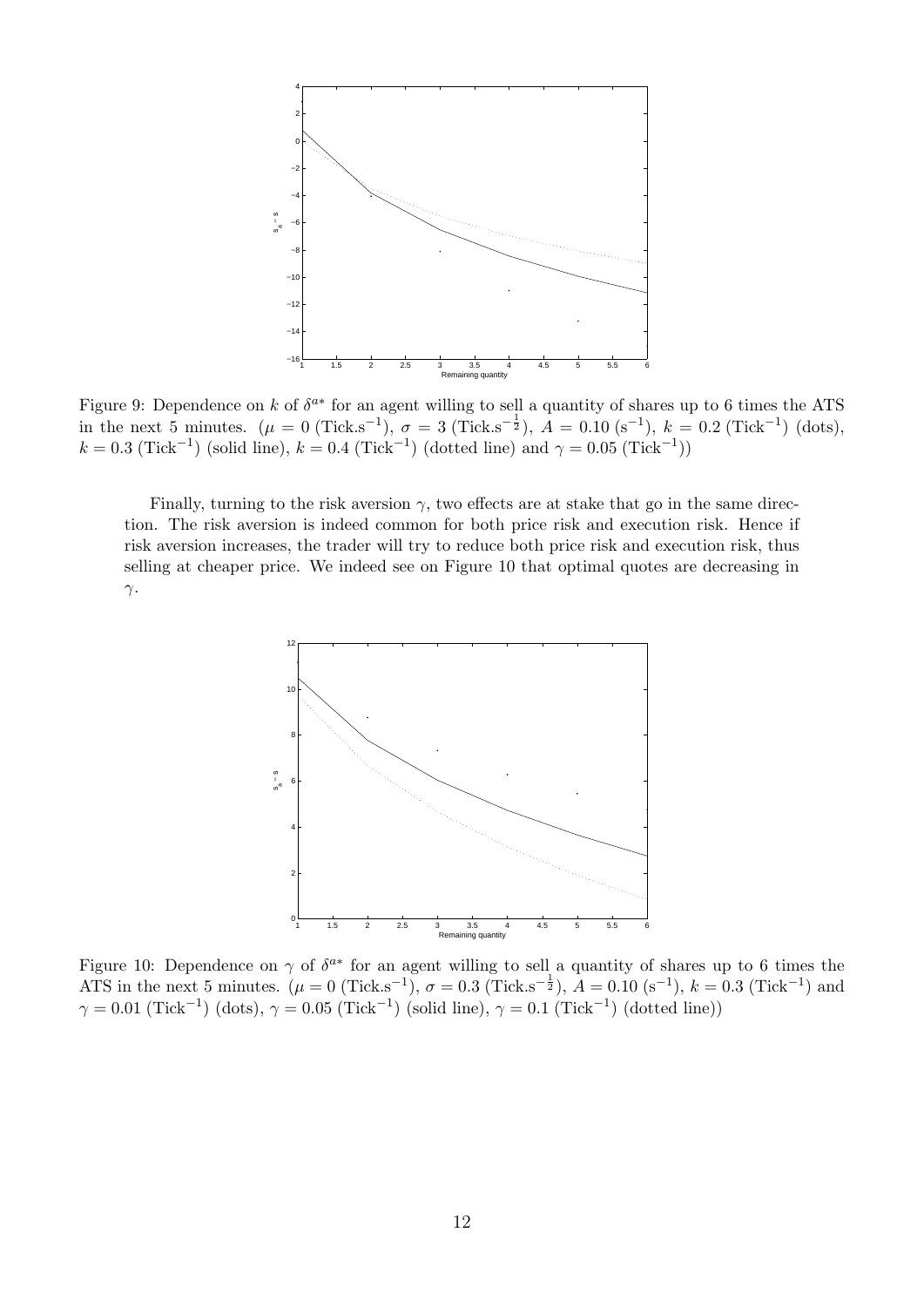## **5 Applications**

Before using the above model in reality, we need to discuss some features of the model that need to be adapted before any backtest is possible.

First of all, the model is continuous in both time and space while the real control problem under scrutiny is intrinsically discrete in space, because of the tick size, and in time, because orders have a certain priority and changing position too often reduces the actual chance to be reached by a market order. Hence, the model has to be reinterpreted in a discrete way. In terms of prices, quotes must not be between two ticks and we decided to ceil or floor the optimal quotes with probabilities that depend on the respective proximity to the neighboring quotes. In terms of time, an order is sent to the market and is not canceled nor modified for a given period  $\Delta t$ , unless a trade occurs and, though perhaps partially, fills the order. Now, when a trade occurs and changes the inventory or when an order stayed in the order book for longer than  $\Delta t$ , then the optimal quote is updated and, if necessary, a new order is inserted.

Now, concerning the parameters,  $\sigma$ ,  $A$  and  $k$  can be calibrated easily on trade-by-trade limit order book data while  $\gamma$  has to be chosen. However, it is well known by practitioners that *A* and *k* have to depend at least on the actual market bid-ask spread. Since we do not explicitly take into account the underlying market, there is no market bid-ask spread in the model. Thus, we simply chose to calibrate *A* and *k* as functions of the market bid-ask spread, making then an off-model hypothesis.

Turning to the backtests, they were carried out with trade-by-trade data and we assumed that our orders were entirely filled when a trade occurred above the ask price quoted by the agent. Our goal here is just to provide examples in various situations and, to exemplify the practical use of this model, we carried out several backtests<sup>13</sup> on the French stock  $AXA$ , either on very short periods (5 to 10 minutes) or on slightly longer periods of a few hours.

The first two examples (Figures 11 and 12) consist in getting rid of a quantity of shares equal to 3 times the  $\text{ATS}^{14}$ . The periods have been chosen to capture the behavior in both bullish and bearish markets.

On Figure 11, we see that the first order is executed after 50 seconds. Then, since the trader has only 2 times the ATS left in his inventory, he sends an order at a higher price. Since the market price moves up, the second order is executed in the next 30 seconds, in advance on the average schedule. This is the reason why the trader places a new order far above the best ask. Since this order is not executed within the time window  $\Delta t$ , it is canceled and new orders are successively inserted with lower prices. The last trade happens less than 1 minute before the end of the period. Overall, on this example, the strategy works far better than a market order (even ignoring execution costs).

On Figure 12, we see the use of the strategy in a bearish period. The first order is executed rapidly and since the market price goes down, the trader's last orders are only executed at the end of the period when prices of orders are lowered substantially since selling becomes of utmost importance. Practically, this obviously raises the question of linking a trend detector to these optimal liquidation algorithms.

<sup>13</sup>No drift in prices is assumed in the strategy used for backtesting.

<sup>&</sup>lt;sup>14</sup>In the backtests we do not deal with quantity and priority issues in the order books and supposed that our orders were always entirely filled.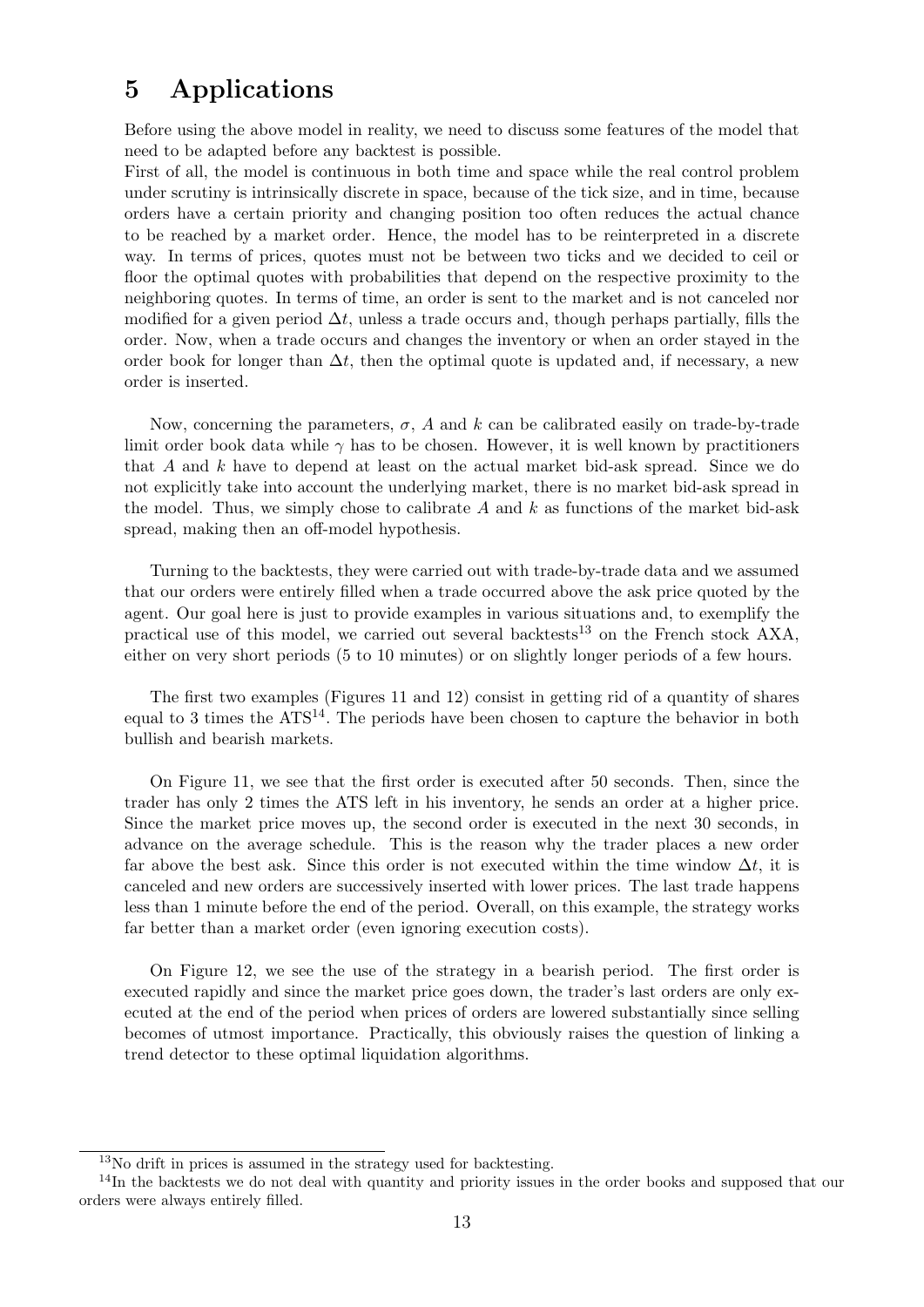

Figure 11: Backtest example on AXA (November  $5^{th}$  2010). The strategy is used with  $\gamma = 10 \text{ (euro}^{-1})$ to get rid of a quantity of shares equal to 3 times the ATS within 5 minutes. Top: quotes of the trader (bold line), market best bid and ask quotes (thin lines). Trades are represented by dots. Bottom left: evolution of the inventory. Bottom right: P&L.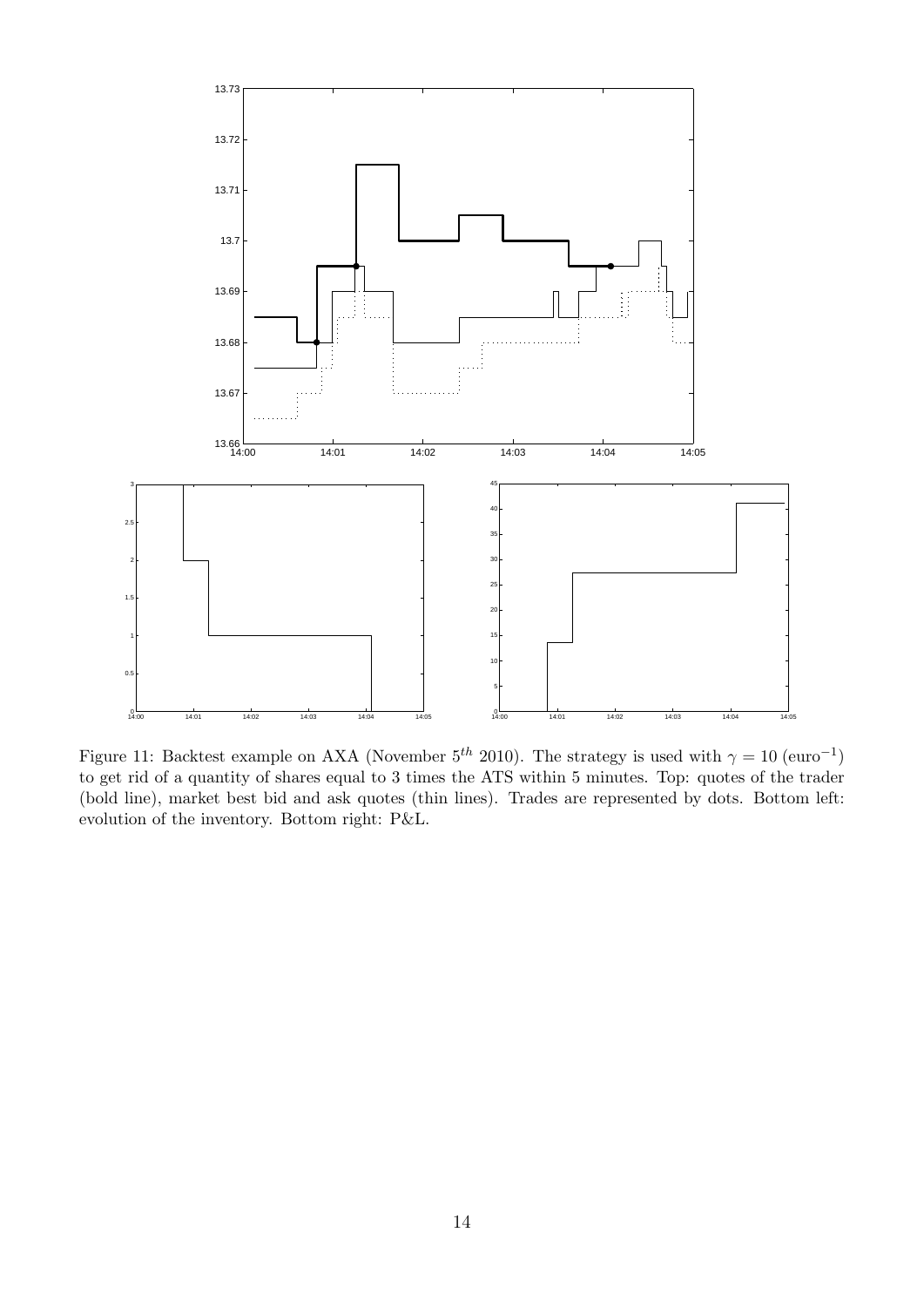

Figure 12: Backtest example on AXA (November  $5^{th}$  2010). The strategy is used with  $\gamma = 10 \text{ (euro}^{-1})$ to get rid of a quantity of shares equal to 3 times the ATS within 5 minutes. Top: quotes of the trader (bold line), market best bid and ask quotes (thin lines). Trades are represented by dots. Bottom left: evolution of the inventory. Bottom right: P&L.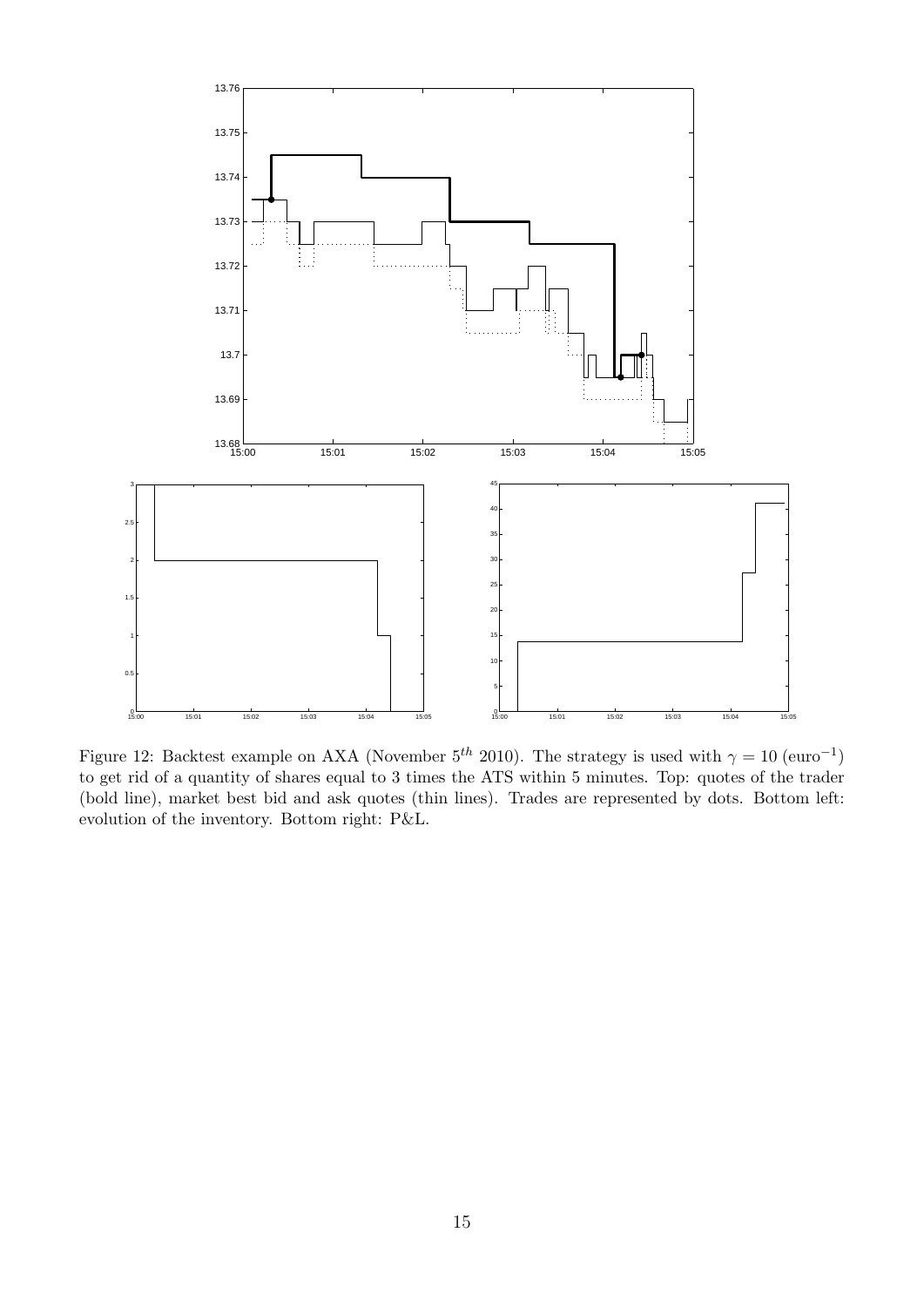Now, another example is shown on Figure 13 where a trader wants to trade a quantity of shares equal to 6 times the ATS within 10 minutes. The analysis is similar to the preceding ones, the market being even more bullish than in the first example.



Figure 13: Backtest example on AXA (November  $5^{th}$  2010). The strategy is used with  $\gamma = 10 \text{ (euro}^{-1})$ to get rid of a quantity of shares equal to 6 times the ATS within 10 minutes. Top: quotes of the trader (bold line), market best bid and ask quotes (thin lines). Trades are represented by dots. Bottom left: evolution of the inventory. Bottom right: P&L.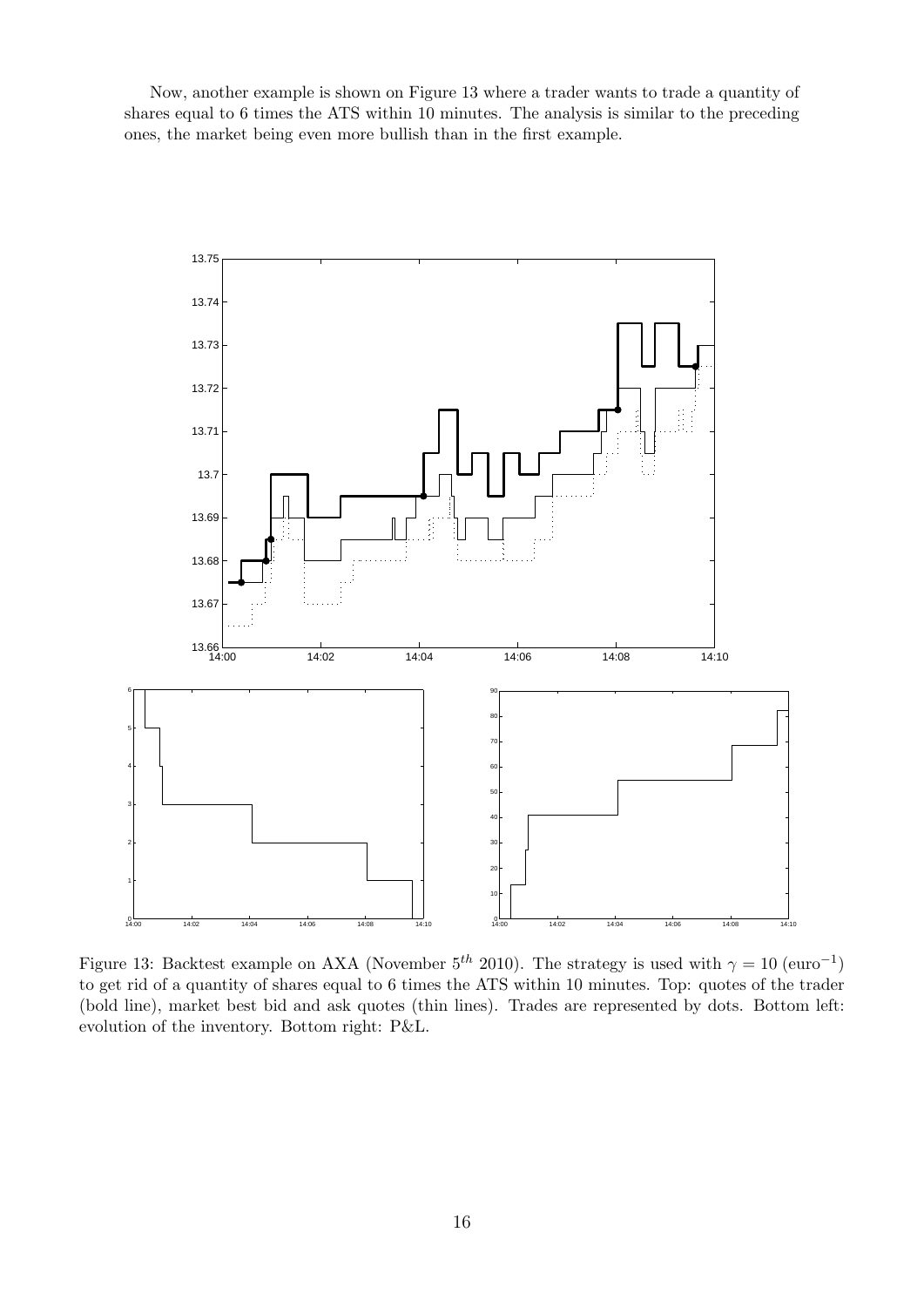Finally, the model can also be used on longer periods and we exhibit the use of the algorithm on a period of two hours, to sell a quantity of shares equal to 20 times the ATS (Figure 14).



Figure 14: Backtest example on AXA (November  $8^{th}$  2010). The strategy is used with  $\gamma = 1 \text{ (euro}^{-1})$ to get rid of a quantity of shares equal to 20 times the ATS within 2 hours. Top: quotes of the trader (bold line), market best bid and ask quotes (thin lines). Trades are represented by dots. Bottom left: evolution of the inventory. Bottom right: P&L.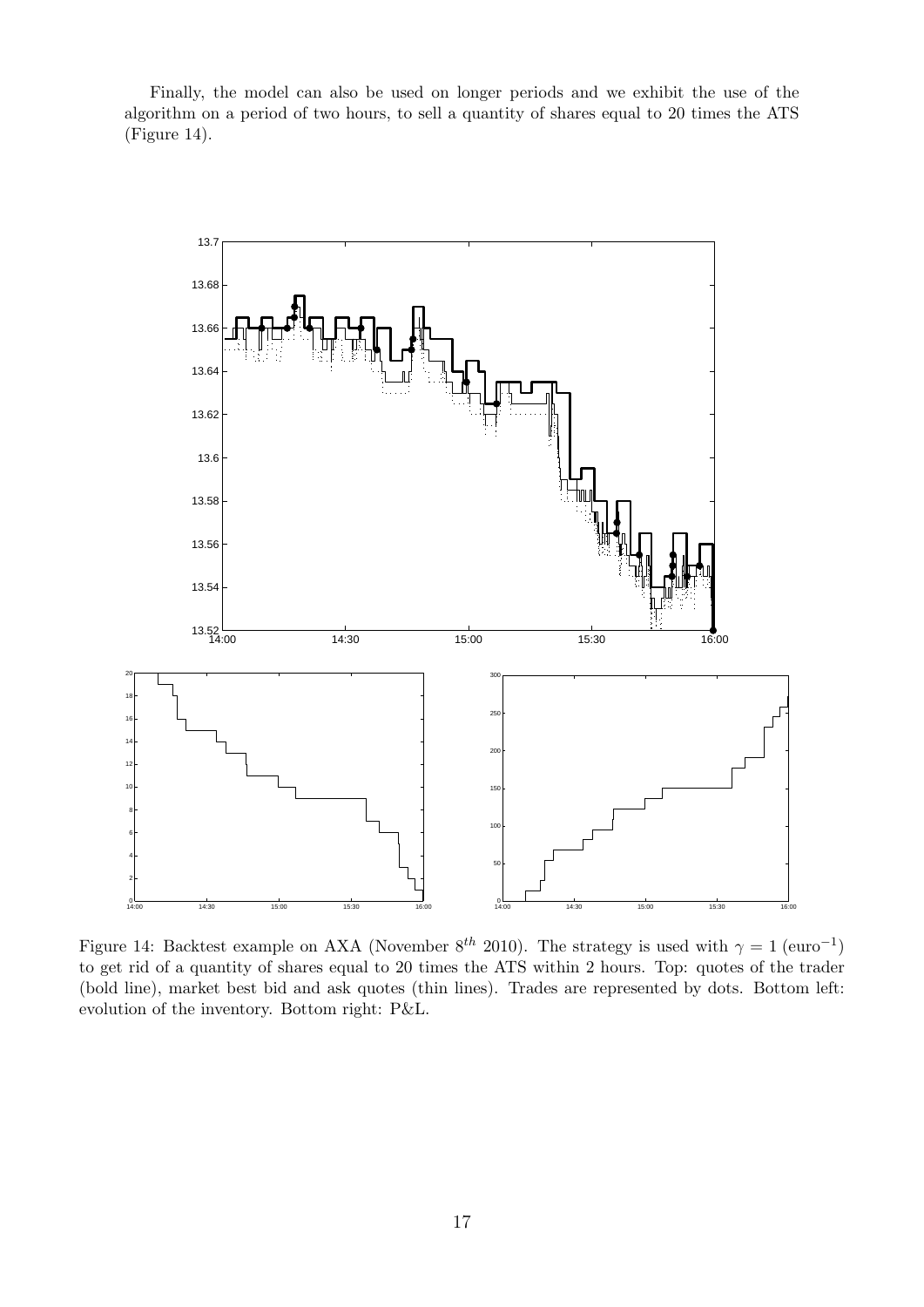# **Conclusion**

As claimed in the introduction, this paper is, to authors' knowledge, the first proposal to optimize the trade scheduling of large orders with small passive orders. Thanks to an innovative change of variables, it provides an explicit solution in two steps: (1) solve an ODEs, (2) deduce the optimal price of the order to be sent to the market.

The choices of modeling made here have been more extensively discussed in [19]. It is nevertheless worthy to underline that no explicit model of what could be called "passive market impact" (*i.e.* the perturbations of the price formation process by liquidity provision) is used here. Just note that up to now, no quantitative model of this type of impact has been proposed in the literature. Thanks to very promising and recent studies of the multidimensional point processes governing the arrival of orders (see for instance the link between the imbalance in the order flow and the moves of the price studied in [11] or [12], or interesting properties of Hawkes-like models in [6]), we can hope for obtaining models of this kind in the near future. The authors will try to embed them into the HJB framework used here. In between, an on-going work dedicated to model dependencies between the Brownian motion supporting  $S_t$  and the Poisson process  $N_t^a$  is under consideration.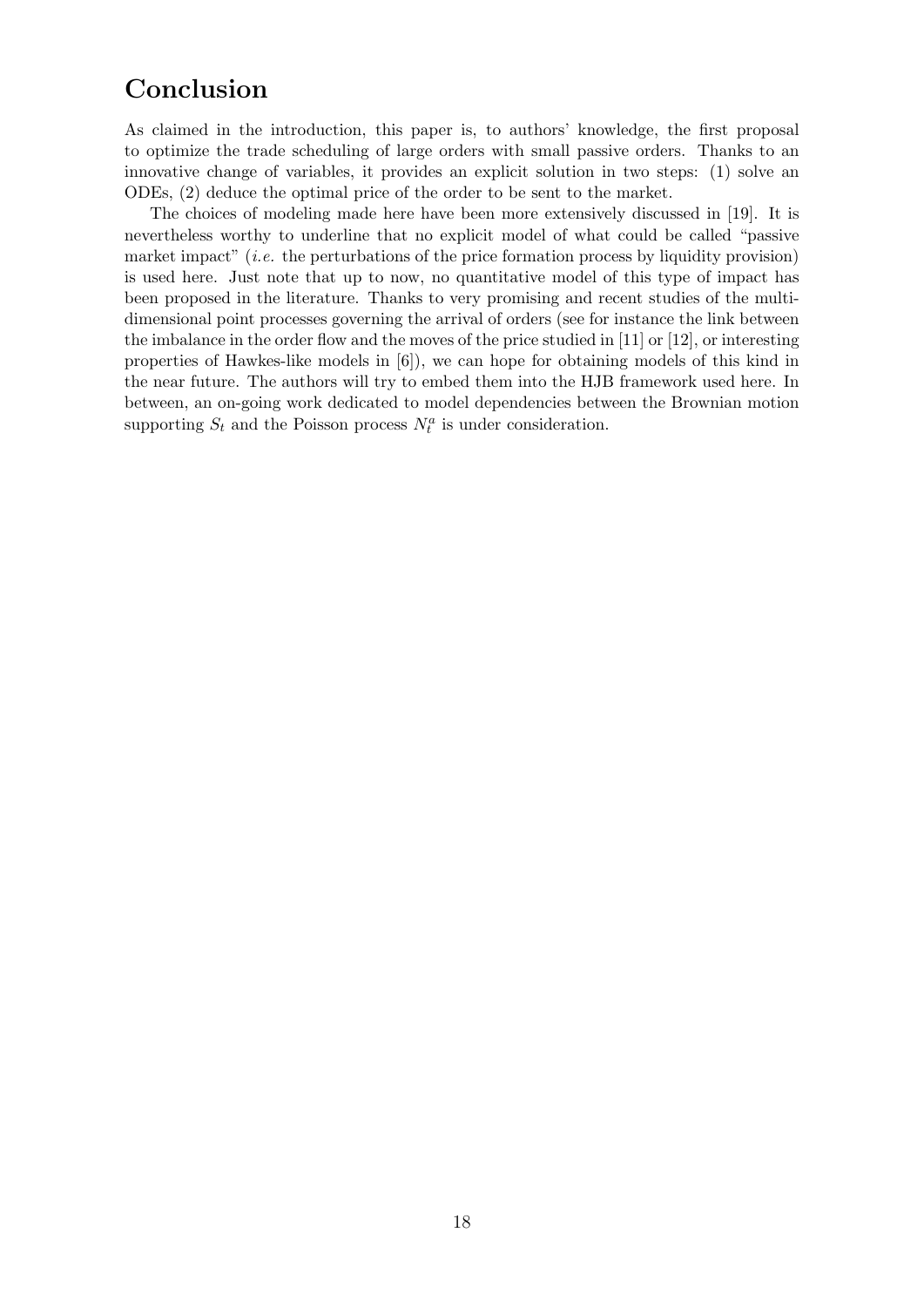# **Appendix**

#### **Proof of Proposition 1 and Theorem 1:**

First, let us remark that a solution  $(w_q)_q$  of  $(S)$  exists and is unique and that, by immediate induction, its components are strictly positive for all times. Then, let's introduce  $u(t, x, q, s) = -\exp(-\gamma(x+qs)) w_q(t)^{-\frac{\gamma}{k}}.$ 

We have:

$$
\partial_t u + \mu \partial_s u + \frac{1}{2} \sigma^2 \partial_{ss}^2 u = -\frac{\gamma}{k} \frac{\dot{w}_q(t)}{w_q(t)} u - \gamma q \mu u + \frac{\gamma^2 \sigma^2}{2} q^2 u
$$

Now, concerning the non-local part of the equation, we have:

$$
\sup_{\delta^a} \lambda^a(\delta^a) \left[ u(t, x + s + \delta^a, q - 1, s) - u(t, x, q, s) \right]
$$
  
= 
$$
\sup_{\delta^a} A e^{-k\delta^a} u(t, x, q, s) \left[ \exp \left( -\gamma \delta^a \right) \left( \frac{w_{q-1}(t)}{w_q(t)} \right)^{-\frac{\gamma}{k}} - 1 \right]
$$

The first order condition of this problem corresponds to a maximum and writes:

$$
(k+\gamma)\exp\left(-\gamma\delta^a\right)\left(\frac{w_{q-1}(t)}{w_q(t)}\right)^{-\frac{\gamma}{k}}=k
$$

Hence we introduce the candidate  $\delta^{a*}$  for the optimal control:

$$
\delta^{a*} = \frac{1}{k} \ln \left( \frac{w_q(t)}{w_{q-1}(t)} \right) + \frac{1}{\gamma} \ln \left( 1 + \frac{\gamma}{k} \right)
$$

and

$$
\sup_{\delta^a} \lambda^a(\delta^a) \left[ u(t, x+s+\delta^a, q-1, s) - u(t, x, q, s) \right]
$$
  
= 
$$
-\frac{\gamma}{k+\gamma} A \exp(-k\delta^{a*}) u(t, x, q, s)
$$
  
= 
$$
-A \frac{\gamma}{k+\gamma} \left( 1 + \frac{\gamma}{k} \right)^{-\frac{k}{\gamma}} \frac{w_{q-1}(t)}{w_q(t)} u(t, x, q, s)
$$

Hence, putting the three terms together we get:

$$
\partial_t u(t, x, q, s) + \mu \partial_s u(t, x, q, s) + \frac{1}{2} \sigma^2 \partial_{ss}^2 u(t, x, q, s)
$$

$$
+ \sup_{\delta^a} \lambda^a (\delta^a) [u(t, x + s + \delta^a, q - 1, s) - u(t, x, q, s)]
$$

$$
= -\frac{\gamma}{k} \frac{\dot{w}_q(t)}{w_q(t)} u - \gamma \mu q u + \frac{\gamma^2 \sigma^2}{2} q^2 u - A \frac{\gamma}{k + \gamma} \left( 1 + \frac{\gamma}{k} \right)^{-\frac{k}{\gamma}} \frac{w_{q-1}(t)}{w_q(t)} u
$$

$$
= -\frac{\gamma}{k} \frac{u}{w_q(t)} \left[ \dot{w}_q(t) + k \mu q w_q(t) - \frac{k \gamma \sigma^2}{2} q^2 w_q(t) + A \left( 1 + \frac{\gamma}{k} \right)^{-\left( 1 + \frac{k}{\gamma} \right)} w_{q-1}(t) \right] = 0
$$

Now, noticing that the boundary and terminal conditions for  $w_q$  are consistent with the conditions on *u*, we get that *u* verifies (HJB).

Now, we need to verify that *u* is indeed the value function associated to the problem and to prove that our candidate  $(\delta_t^{a*})_t$  is indeed the optimal control. To that purpose, let's consider a control  $\nu \in A$  and let's consider the following processes for  $\tau \in [t, T]$ :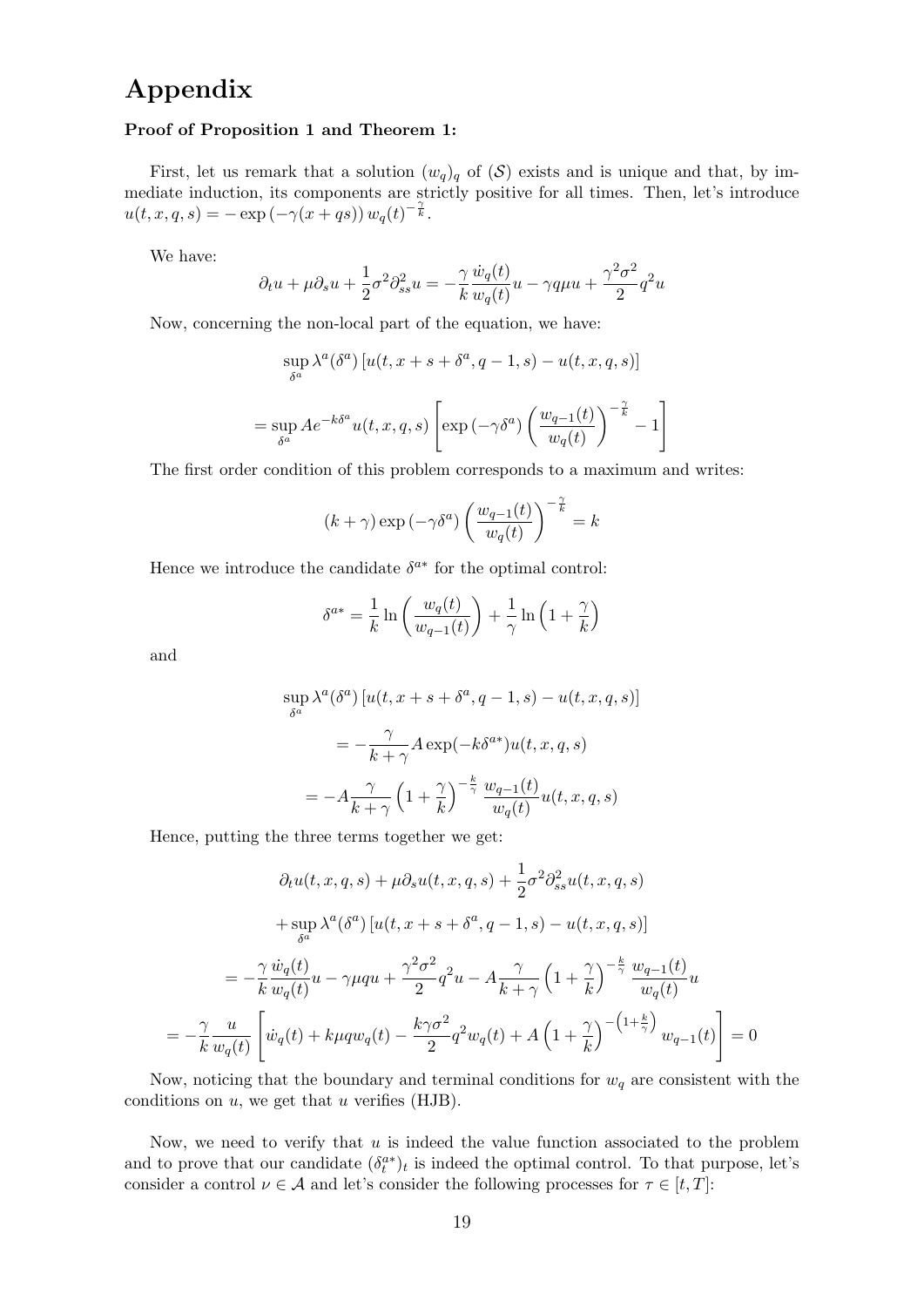$$
dS^{t,s}_{\tau} = \mu d\tau + \sigma dW_{\tau}, \qquad S^{t,s}_{t} = s
$$
  

$$
dX^{t,x,\nu}_{\tau} = (S_{\tau} + \nu_{\tau})dN^{a}_{\tau}, \qquad X^{t,x,\nu}_{t} = x
$$
  

$$
dq^{t,q,\nu}_{\tau} = -dN^{a}_{\tau}, \qquad q^{t,q,\nu}_{t} = q
$$

where the Poisson process has stochastic intensity  $(\lambda_{\tau})_{\tau}$  with  $\lambda_{\tau} = Ae^{-k\nu_{\tau}}1_{q_{\tau}-\geq 1}^{15}$ .

Now, let us write Itô's formula for  $u$  since  $u$  is smooth:

$$
u(T, X_{T-}^{t,x,\nu}, q_{T-}^{t,q,\nu}, S_T^{t,s}) = u(t, x, q, s)
$$
  
+ 
$$
\int_t^T \left( \partial_\tau u(\tau, X_{\tau-}^{t,x,\nu}, q_{\tau-}^{t,q,\nu}, S_\tau^{t,s}) + \mu \partial_s u(\tau, X_{\tau-}^{t,x,\nu}, q_{\tau-}^{t,q,\nu}, S_\tau^{t,s}) + \frac{\sigma^2}{2} \partial_{ss}^2 u(\tau, X_{\tau-}^{t,x,\nu}, q_{\tau-}^{t,q,\nu}, S_\tau^{t,s}) \right) d\tau
$$
  
+ 
$$
\int_t^T \left( u(\tau, X_{\tau-}^{t,x,\nu} + S_\tau^{t,s} + \nu_\tau, q_{\tau-}^{t,q,\nu} - 1, S_\tau^{t,s}) - u(\tau, X_{\tau-}^{t,x,\nu}, q_{\tau-}^{t,q,\nu}, S_\tau^{t,s}) \right) \lambda_\tau d\tau
$$
  
+ 
$$
\int_t^T \sigma \partial_s u(\tau, X_{\tau-}^{t,x,\nu}, q_{\tau-}^{t,q,\nu}, S_\tau^{t,s}) dW_\tau
$$
  
+ 
$$
\int_t^T \left( u(\tau, X_{\tau-}^{t,x,\nu} + S_\tau^{t,s} + \nu_\tau, q_{\tau-}^{t,q,\nu} - 1, S_\tau^{t,s}) - u(\tau, X_{\tau-}^{t,x,\nu}, q_{\tau-}^{t,q,\nu}, S_\tau^{t,s}) \right) dM_\tau^a
$$

where  $M^a$  is the compensated Poisson process associated to  $N^a$  for the intensity process  $(\lambda_\tau)_{\tau}$ .

Now, we have to ensure that the last two integrals consist of martingales so that their mean is 0. To that purpose, let us notice that  $\partial_s u = -\gamma u$  and hence we just have to prove that:

$$
\mathbb{E}\left[\int_t^T u(\tau,X^{t,x,\nu}_{\tau-},q^{t,q,\nu}_{\tau-},S^{t,s}_\tau)^2 d\tau\right]<+\infty
$$
  

$$
\mathbb{E}\left[\int_t^T \left|u(\tau,X^{t,x,\nu}_{\tau-}+S^{t,s}_\tau+\nu_\tau,q^{t,q,\nu}_{\tau-}-1,S^{t,s}_\tau)\right|\lambda_\tau d\tau\right]<+\infty
$$
  

$$
\mathbb{E}\left[\int_t^T \left|u(\tau,X^{t,x,\nu}_{\tau-},q^{t,q,\nu}_{\tau-},S^{t,s}_\tau)\right|\lambda_\tau d\tau\right]<+\infty
$$

and

Now, remember that the process  $q^{t,q,\nu}$  takes values between 0 and *q* and that  $t \in [0,T]$ . Hence,  $\exists \varepsilon > 0$ ,  $w_q(t) > \varepsilon$  for the values of *t* and *q* under scrutiny and:

$$
u(\tau, X_{\tau}^{t,x,\nu}, q_{\tau}^{t,q,\nu}, S_{\tau}^{t,s})^2 \leq \varepsilon^{-\frac{2\gamma}{k}} \exp\left(-2\gamma(X_{\tau}^{t,x,\nu} + q_{\tau}^{t,q,\nu}, S_{\tau}^{t,s})\right)
$$
  

$$
\leq \varepsilon^{-\frac{2\gamma}{k}} \exp\left(-2\gamma(x-q||\nu_{-}||_{\infty} + 2q \inf_{\tau \in [t,T]} S_{\tau}^{t,s} 1_{\inf_{\tau \in [t,T]} S_{\tau}^{t,s} < 0})\right)
$$
  

$$
\leq \varepsilon^{-\frac{2\gamma}{k}} \exp\left(-2\gamma(x-q||\nu_{-}||_{\infty})\right) \left(1 + \exp\left(-2\gamma q \inf_{\tau \in [t,T]} S_{\tau}^{t,s}\right)\right)
$$

Hence:

$$
\mathbb{E}\left[\int_t^T u(\tau, X_\tau^{t,x,\nu}, q_\tau^{t,q,\nu}, S_\tau^{t,s})^2 d\tau\right] = \mathbb{E}\left[\int_t^T u(\tau, X_{\tau-}^{t,x,\nu}, q_{\tau-}^{t,q,\nu}, S_\tau^{t,s})^2 d\tau\right]
$$
  

$$
\leq \varepsilon^{-\frac{2\gamma}{k}} \exp\left(-2\gamma(x-q\|\nu_-\|_\infty)\right)(T-t)\left(1+\mathbb{E}\left[\exp\left(-2\gamma q \inf_{\tau\in[t,T]} S_\tau^{t,s}\right)\right]\right)
$$

<sup>&</sup>lt;sup>15</sup>This intensity being bounded since  $\nu$  is bounded from below.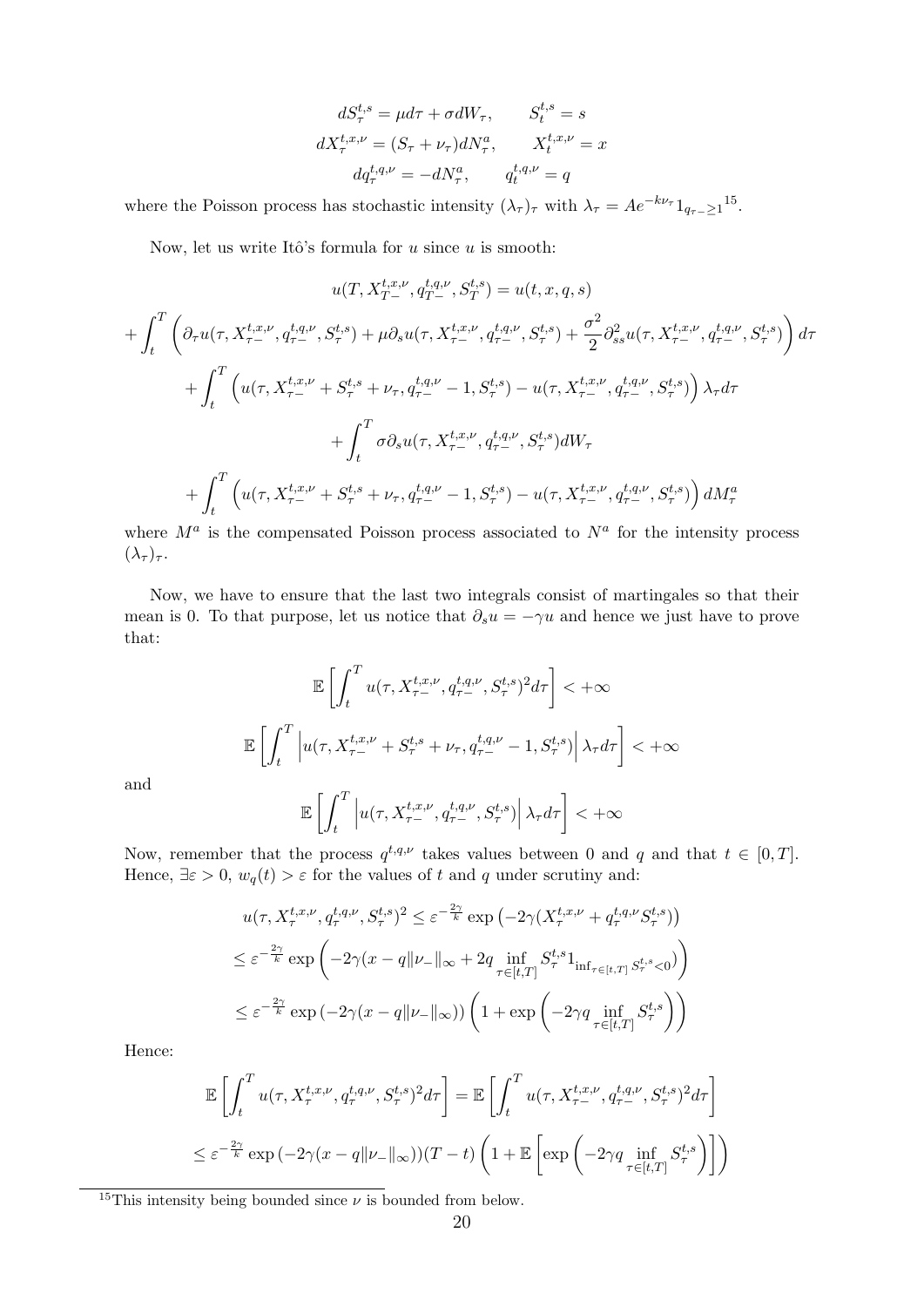$$
\leq \varepsilon^{-\frac{2\gamma}{k}} \exp\left(-2\gamma(x-q\|\nu_{-}\|_{\infty})\right)(T-t) \left(1+\mathbb{E}\left[\exp\left(-2\gamma q \inf_{\tau \in [t,T]} S_{\tau}^{t,s}\right)\right]\right)
$$
  

$$
\leq \varepsilon^{-\frac{2\gamma}{k}} \exp\left(-2\gamma(x-q\|\nu_{-}\|_{\infty})\right)(T-t) \left(1+e^{-2\gamma q s} \mathbb{E}\left[\exp\left(2\gamma q \sigma \sqrt{T-t}|Y|\right)\right]\right) < +\infty
$$

where the last inequalities come from the reflection principle with  $Y \sim \mathcal{N}(0, 1)$  and the fact that  $\mathbb{E}\left[e^{C|Y|}\right] < +\infty$  for any  $C \in \mathbb{R}$ .

Now, the same argument works for the second and third integrals, noticing that  $\nu$  is bounded from below and that  $\lambda$  is bounded.

Hence, since we have, by construction<sup>16</sup>

$$
\partial_{\tau} u(\tau, X_{\tau-}^{t,x,\nu}, q_{\tau-}^{t,q,\nu}, S_{\tau}^{t,s}) + \mu \partial_{s} u(\tau, X_{\tau-}^{t,x,\nu}, q_{\tau-}^{t,q,\nu}, S_{\tau}^{t,s}) + \frac{\sigma^{2}}{2} \partial_{ss}^{2} u(\tau, X_{\tau-}^{t,x,\nu}, q_{\tau-}^{t,q,\nu}, S_{\tau}^{t,s}) + \left( u(\tau, X_{\tau-}^{t,x,\nu} + S_{\tau}^{t,s} + \nu_{t}, q_{\tau-}^{t,q,\nu} - 1, S_{\tau}^{t,s}) - u(\tau, X_{\tau-}^{t,x,\nu}, q_{\tau-}^{t,q,\nu}, S_{\tau}^{t,s}) \right) \lambda_{\tau} \leq 0
$$

we obtain that

$$
\mathbb{E}\left[u(T,X^{t,x,\nu}_T,q^{t,q,\nu}_T,S^{t,s}_T)\right]=\mathbb{E}\left[u(T,X^{t,x,\nu}_{T-},q^{t,q,\nu}_{T-},S^{t,s}_T)\right]\leq u(t,x,q,s)
$$

and this is true for all  $\nu \in A$ . Since for  $\nu = \delta^{a*}$  we have an equality in the above inequality we obtain that:

$$
\sup_{\nu\in\mathcal{A}}\mathbb{E}\left[u(T,X^{t,x,\nu}_T,q^{t,q,\nu}_T,S^{t,s}_T)\right]\leq u(t,x,q,s)=\mathbb{E}\left[u(T,X^{t,x,\delta^{a*}}_T,q^{t,q,\delta^{a*}}_T,S^{t,s}_T)\right]
$$

This proves that *u* is the value function and that  $\delta^{a*}$  is optimal.

$$
\Box
$$

### **Proof of Proposition 2:**

We have that

$$
\forall q \in \mathbb{N}, \dot{w}_q(t) = (\alpha q^2 - \beta q) w_q(t) - \eta w_{q-1}(t)
$$
  
Hence if we consider for a given  $Q \in \mathbb{N}$  the vector  $w(t) = \begin{pmatrix} w_0(t) \\ w_1(t) \\ \vdots \\ w_Q(t) \end{pmatrix}$  we have that

 $w'(t) = Mw(t)$  where:

$$
M = \begin{pmatrix} 0 & 0 & \cdots & \cdots & & \cdots & & 0 \\ -\eta & \alpha - \beta & 0 & \ddots & & & \vdots \\ 0 & \ddots & \ddots & & & \ddots & & \vdots \\ \vdots & & \ddots & \ddots & & & \vdots \\ \vdots & & \ddots & \ddots & -\eta & \alpha(Q-1)^2 - \beta(Q-1) & 0 \\ 0 & \cdots & \cdots & 0 & -\eta & \alpha Q^2 - \beta Q \end{pmatrix}
$$
  
with  $w(T) = \begin{pmatrix} 1 \\ e^{-kb} \\ \vdots \\ e^{-kbQ} \end{pmatrix}$ . Hence we know that, if we consider a basis  $(f_0, \ldots, f_Q)$  of eigen-

vectors (*f<sub>j</sub>* being associated to the eigenvalue  $\alpha j^2 - \beta j$ ), there exists  $(c_0, \ldots, c_Q) \in \mathbb{R}^{Q+1}$ independent of *T* such that:

 $16$ This inequality is also true when the portfolio is empty because of the boundary conditions.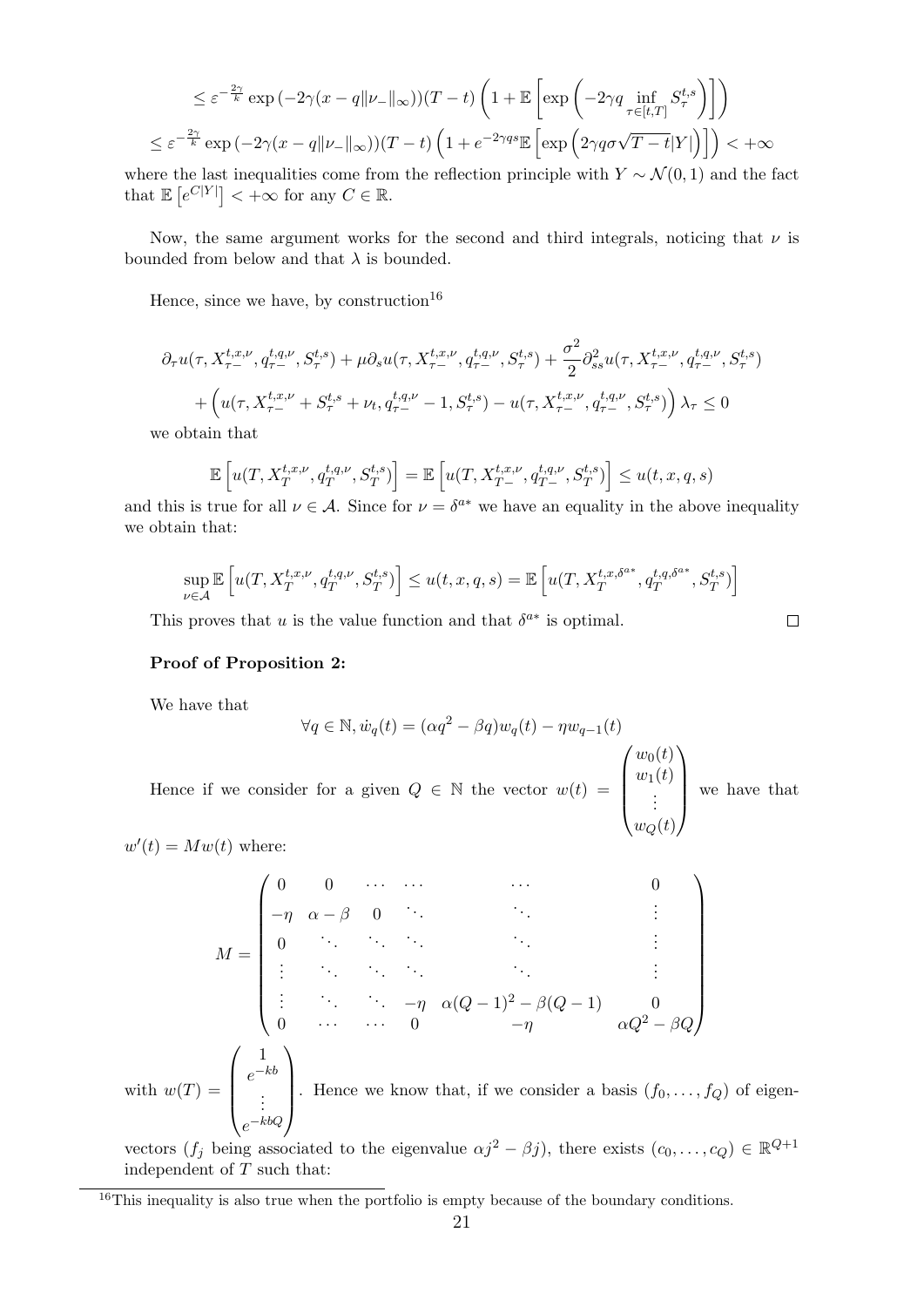$$
w(t) = \sum_{j=0}^{Q} c_j e^{-(\alpha j^2 - \beta j)(T - t)} f_j
$$

Consequently, since we assumed that  $\alpha > \beta$ , we have that  $w^{\infty} := \lim_{T \to +\infty} w(0) = c_0 f_0$ . Now,  $w^{\infty}$  is characterized by:

$$
(\alpha q^2 - \beta q)w_q^{\infty} = \eta w_{q-1}^{\infty}, q > 0 \qquad w_0^{\infty} = 1
$$

As a consequence we have:

$$
w_q^{\infty}=\frac{\eta^q}{q!}\prod_{j=1}^q\frac{1}{\alpha j-\beta}
$$

The resulting asymptotic behavior for the optimal ask quote is:

$$
\lim_{T \to +\infty} \delta^{a*}(0, q) = \frac{1}{k} \ln \left( \frac{A}{1 + \frac{\gamma}{k}} \frac{1}{\alpha q^2 - \beta q} \right)
$$

#### **Proof of Proposition 3:**

The result of Proposition 3 is obtained by induction. For  $q = 0$  the result is obvious. Now, if the result is true for some *q* we have that:

$$
\dot{w}_{q+1}(t) = -\sum_{j=0}^{q} \frac{\eta^{j+1}}{j!} e^{-kb(q-j)} (T-t)^j
$$

Hence:

$$
w_{q+1}(t) = e^{-kb(q+1)} + \sum_{j=0}^{q} \frac{\eta^{j+1}}{(j+1)!} e^{-kb(q-j)} (T-t)^{j+1}
$$

$$
w_{q+1}(t) = e^{-kb(q+1)} + \sum_{j=1}^{q+1} \frac{\eta^{j}}{j!} e^{-kb(q-j+1)} (T-t)^{j}
$$

$$
w_{q+1}(t) = \sum_{j=0}^{q+1} \frac{\eta^{j}}{j!} e^{-kb(q+1-j)} (T-t)^{j}
$$

This proves the results for *w* and then the result follows for the optimal quote.

 $\Box$ 

 $\Box$ 

#### **Proof of Proposition 4:**

Because the solutions depend continuously on *b*, we can directly get interested in the limiting equation:

$$
\forall q \in \mathbb{N}, \dot{w}_q(t) = (\alpha q^2 - \beta q) w_q(t) - \eta w_{q-1}(t)
$$

with  $w_q(T) = 1_{q=0}$  and  $w_0 = 1$ .

Then, if we define  $v_q(t) = \lim_{b \to +\infty} \frac{w_{b,q}(t)}{A^q}$ , *v* solves:

$$
\forall q \in \mathbb{N}, \dot{v}_q(t) = (\alpha q^2 - \beta q)v_q(t) - \tilde{\eta}v_{q-1}(t)
$$

with  $v_q(T) = 1_{q=0}$  and  $v_0 = 1$ , where  $\tilde{\eta} = \frac{\eta}{A}$  $\frac{\eta}{A}$  is independent of *A*.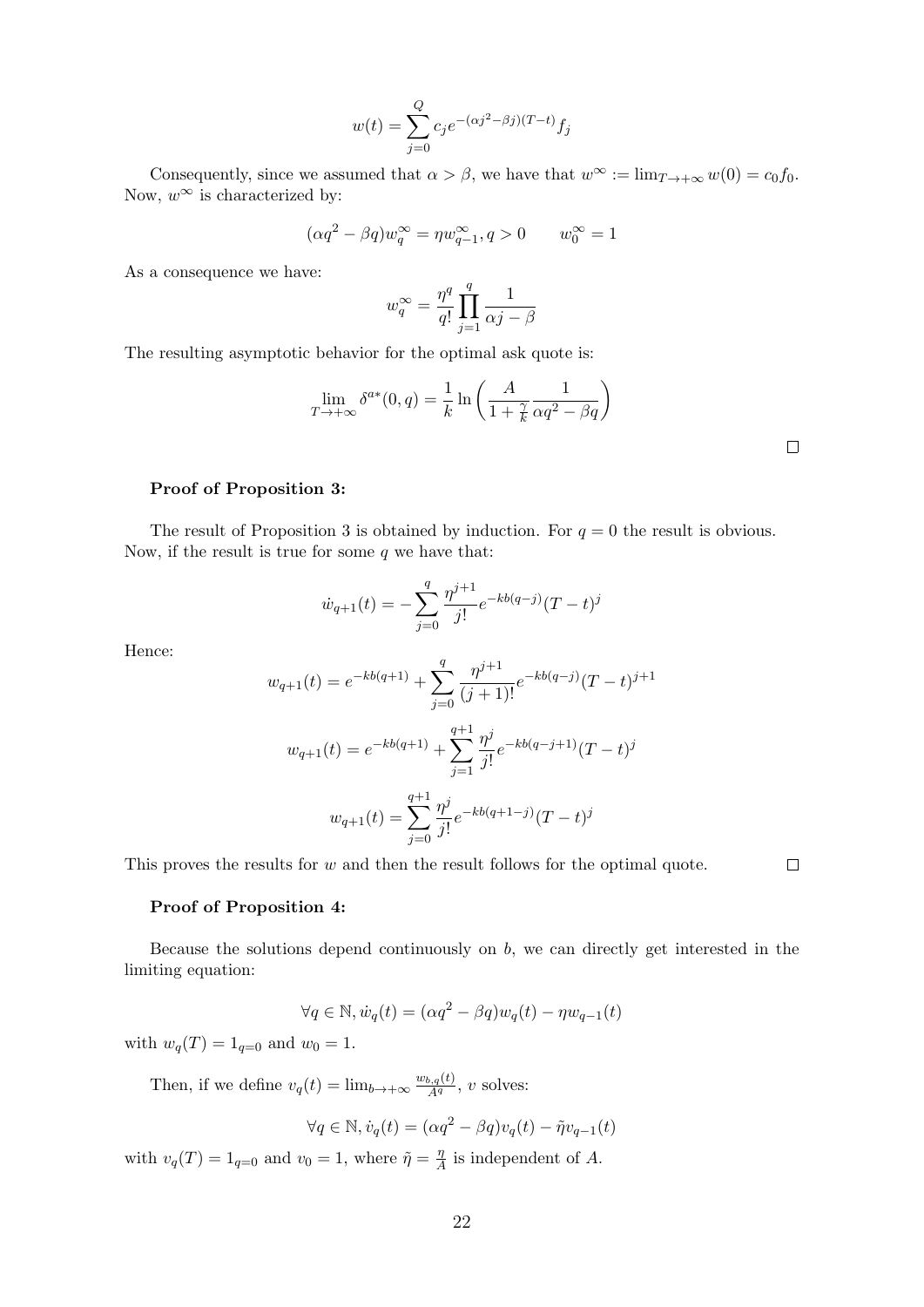Hence  $v_q(t)$  is independent of  $A$ .

Now, for the trading intensity we have:

$$
\lim_{b \to +\infty} A \exp\left(-k\delta_b^{a*}(t, q)\right) = \lim_{b \to +\infty} \frac{A w_{b,q-1}(t)}{w_{b,q}(t)} \left(1 + \frac{\gamma}{k}\right)^{-\frac{k}{\gamma}}
$$

$$
= \frac{v_{q-1}(t)}{v_q(t)} \left(1 + \frac{\gamma}{k}\right)^{-\frac{k}{\gamma}}
$$

and this does not depend on *A*.

#### **Proof of Proposition 5:**

Using the preceding proposition, we can now reason in terms of *v* and look for a solution of the form  $v_q(t) = \frac{h(t)^q}{q!}$  $\frac{(t)^4}{q!}$ .

Then,

$$
\forall q \in \mathbb{N}, \dot{v}_q(t) = -\beta q v_q(t) - \tilde{\eta} v_{q-1}(t), \quad v_q(T) = 1_{q=0}, \quad v_0 = 1
$$
  

$$
\iff h'(t) = -\beta h(t) - \tilde{\eta} \quad h(T) = 0
$$

Hence, if  $\beta = k\mu \neq 0$ , the solution writes  $v_q(t) = \frac{\tilde{\eta}^q}{q!}$  $\frac{\tilde{\eta}^q}{q!} \left( \frac{\exp(\beta(T-t)) - 1}{\beta} \right)^q$ . From Theorem 1, we obtain the limit of the optimal quote:

$$
\lim_{b \to +\infty} \delta_b^{a*}(t, q) = \left(\frac{1}{k} \ln \left(\frac{\eta \exp(\beta(T-t)) - 1}{\beta}\right) + \frac{1}{\gamma} \ln \left(1 + \frac{\gamma}{k}\right)\right)
$$

Using the expression for  $\tilde{\eta}$ , this can also be written:

$$
\frac{1}{k}\ln\left(\frac{A}{1+\frac{\gamma}{k}}\frac{1}{q}\frac{e^{\beta(T-t)}-1}{\beta}\right)
$$

Now, the for the trading intensity we get:

$$
\lim_{b \to +\infty} A \exp(-k\delta_b^{a*}(t, q)) = \left(1 + \frac{\gamma}{k}\right) q \frac{\beta}{e^{\beta(T-t)} - 1}
$$

Hence, because the limit of the intensity is proportional to  $q$ , the limit  $V(t)$  of the trading curve is characterized by the following ODE:

$$
V'(t) = -\left(1 + \frac{\gamma}{k}\right)V(t)\frac{\beta}{e^{\beta(T-t)} - 1}, \qquad V(0) = q_0
$$

Solving this equation, we get:

$$
V(t) = q_0 \exp\left(-\left(1 + \frac{\gamma}{k}\right) \int_0^t \frac{\beta}{e^{\beta(T-s)} - 1} ds\right)
$$
  
\n
$$
= q_0 \exp\left(-\left(1 + \frac{\gamma}{k}\right) \int_{e^{\beta(T-t)}}^{e^{\beta T}} \frac{1}{\xi(\xi - 1)} d\xi\right)
$$
  
\n
$$
= q_0 \exp\left(-\left(1 + \frac{\gamma}{k}\right) \left[\ln\left(1 - \frac{1}{\xi}\right)\right]_{e^{\beta(T-t)}}^{e^{\beta T}}\right)
$$
  
\n
$$
= q_0 \left(\frac{1 - e^{-\beta(T-t)}}{1 - e^{-\beta T}}\right)^{1 + \frac{\gamma}{k}}
$$

When  $\beta = 0$  (*i.e.*  $\mu = 0$ ) we proceed in the same way or by a continuity argument.  $\Box$ 

 $\Box$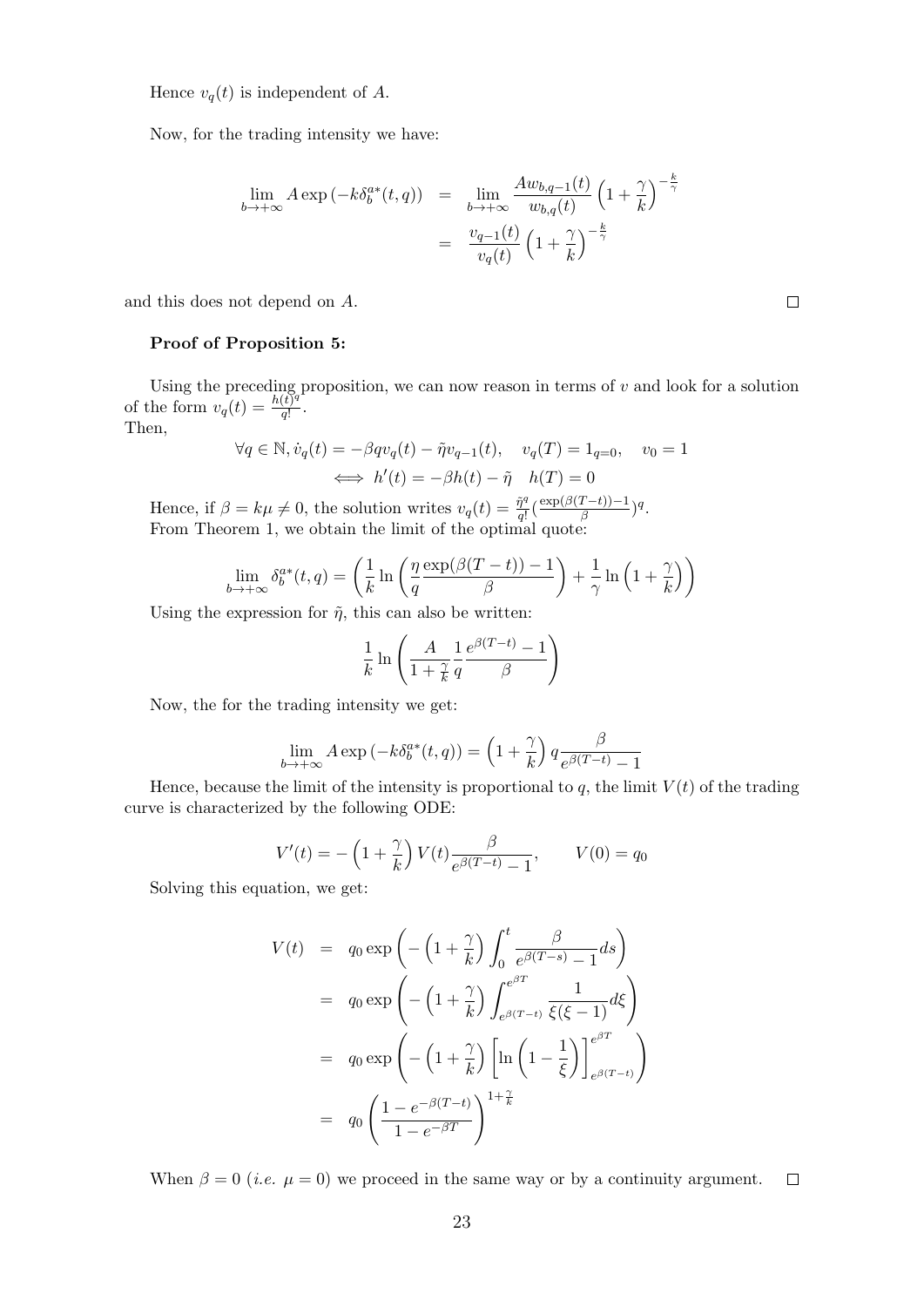# **References**

- [1] Aurélien Alfonsi, Antje Fruth, and Alexander Schied. Optimal execution strategies in limit order books with general shape functions. *Quantitative Finance*, 10(2):143–157, 2010.
- [2] R. F. Almgren and N. Chriss. Optimal execution of portfolio transactions. *Journal of Risk*, 3(2):5–39, 2000.
- [3] Robert Almgren. Optimal Trading in a Dynamic Market. Technical Report 2, 2009.
- [4] Robert F. Almgren. Optimal execution with nonlinear impact functions and tradingenhanced risk. *Applied Mathematical Finance*, 10(1):1–18, 2003.
- [5] Marco Avellaneda and Sasha Stoikov. High-frequency trading in a limit order book. *Quantitative Finance*, 8(3):217–224, 2008.
- [6] E. Bacry, S. Delattre, M. Hoffmann, and J. F. Muzy. Modeling microstructure noise with mutually exciting point processes. January 2011.
- [7] Erhan Bayraktar and Michael Ludkovski. Liquidation in Limit Order Books with Controlled Intensity. May 2011.
- [8] Dimitris Bertsimas and Andrew W. Lo. Optimal control of execution costs. *Journal of Financial Markets*, 1(1):1–50, 1998.
- [9] Robert J. Bloomfield, Maureen O'Hara, and Gideon Saar. The "Make or Take" Decision in an Electronic Market: Evidence on the Evolution of Liquidity. *Social Science Research Network Working Paper Series*, October 2002.
- [10] Bruno Bouchard, Ngoc-Minh Dang, and Charles-Albert Lehalle. Optimal control of trading algorithms: a general impulse control approach. *SIAM J. Financial Mathematics*, 2011.
- [11] Rama Cont and Adrien De Larrard. Price Dynamics in a Markovian Limit Order Book Market. *Social Science Research Network Working Paper Series*, January 2011.
- [12] Rama Cont, Arseniy Kukanov, and Sasha Stoikov. The Price Impact of Order Book Events. *Social Science Research Network Working Paper Series*, November 2010.
- [13] Ngoc-Minh Dang. Optimal trading with transient price impact. A comparison of discrete and continuous approach. *Preprint*, 2011.
- [14] P. A. Forsyth, J. S. Kennedy, S. T. Tse, and H. Windcliff. Optimal Trade Execution: A Mean-Quadratic-Variation Approach, 2009.
- [15] Peter A. Forsyth. A Hamilton Jacobi Bellman approach to optimal trade execution. *Applied Numerical Mathematics*, October 2010.
- [16] Thierry Foucault and Albert J. Menkveld. Competition for Order Flow and Smart Order Routing Systems. October 2006.
- [17] Jim Gatheral. No-Dynamic-Arbitrage and Market Impact. *Social Science Research Network Working Paper Series*, October 2008.
- [18] Jim Gatheral, Alexander Schied, and Alla Slynko. Transient Linear Price Impact and Fredholm Integral Equations. *Social Science Research Network Working Paper Series*, January 2010.
- [19] Olivier Gu´eant, Charles-Albert Lehalle, and Joaquin Fernandez-Tapia. Dealing with the inventory risk. Technical report, 2011.
- [20] H. He and H. Mamaysky. Dynamic trading policies with price impact. *Journal of Economic Dynamics and Control*, 29(5):891–930, 2005.
- [21] Thomas Ho and Hans R. Stoll. Optimal dealer pricing under transactions and return uncertainty. *Journal of Financial Economics*, 9(1):47–73, March 1981.